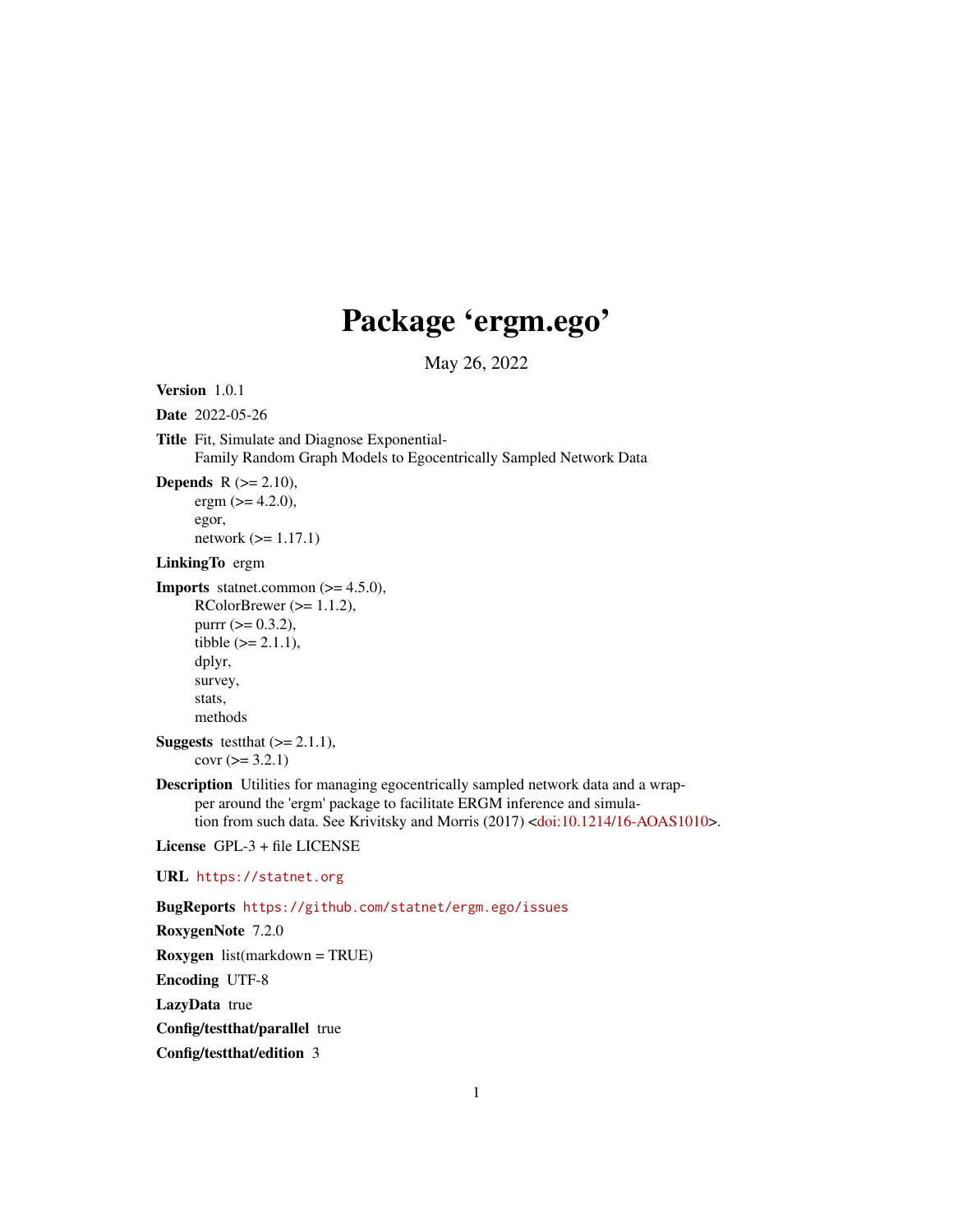# <span id="page-1-0"></span>R topics documented:

|       |                             | $\overline{4}$             |
|-------|-----------------------------|----------------------------|
|       |                             | $\overline{\phantom{0}}$ 5 |
|       | $control.simulate.crgm.cg0$ | -7                         |
|       |                             |                            |
|       |                             |                            |
|       |                             |                            |
|       |                             |                            |
|       |                             |                            |
|       |                             |                            |
|       |                             |                            |
|       |                             |                            |
|       |                             |                            |
|       |                             |                            |
|       |                             |                            |
|       |                             |                            |
|       |                             |                            |
| Index |                             | 26                         |

<span id="page-1-1"></span>\*.svystat *A scalar multiplication method for* svystat

# Description

Multiply the values of survey statistics by a specified vector elementwise, adjusting the variance.

# Usage

```
## S3 method for class 'svystat'
x * y
```
# Arguments

| an object of class [svystat][survey::svymean].                           |
|--------------------------------------------------------------------------|
| a numeric vector equal in length to x; shorter vectors will be recycled. |

# Value

a [svystat][survey::svymean] object with the updated statistics and variance-covariance matrix.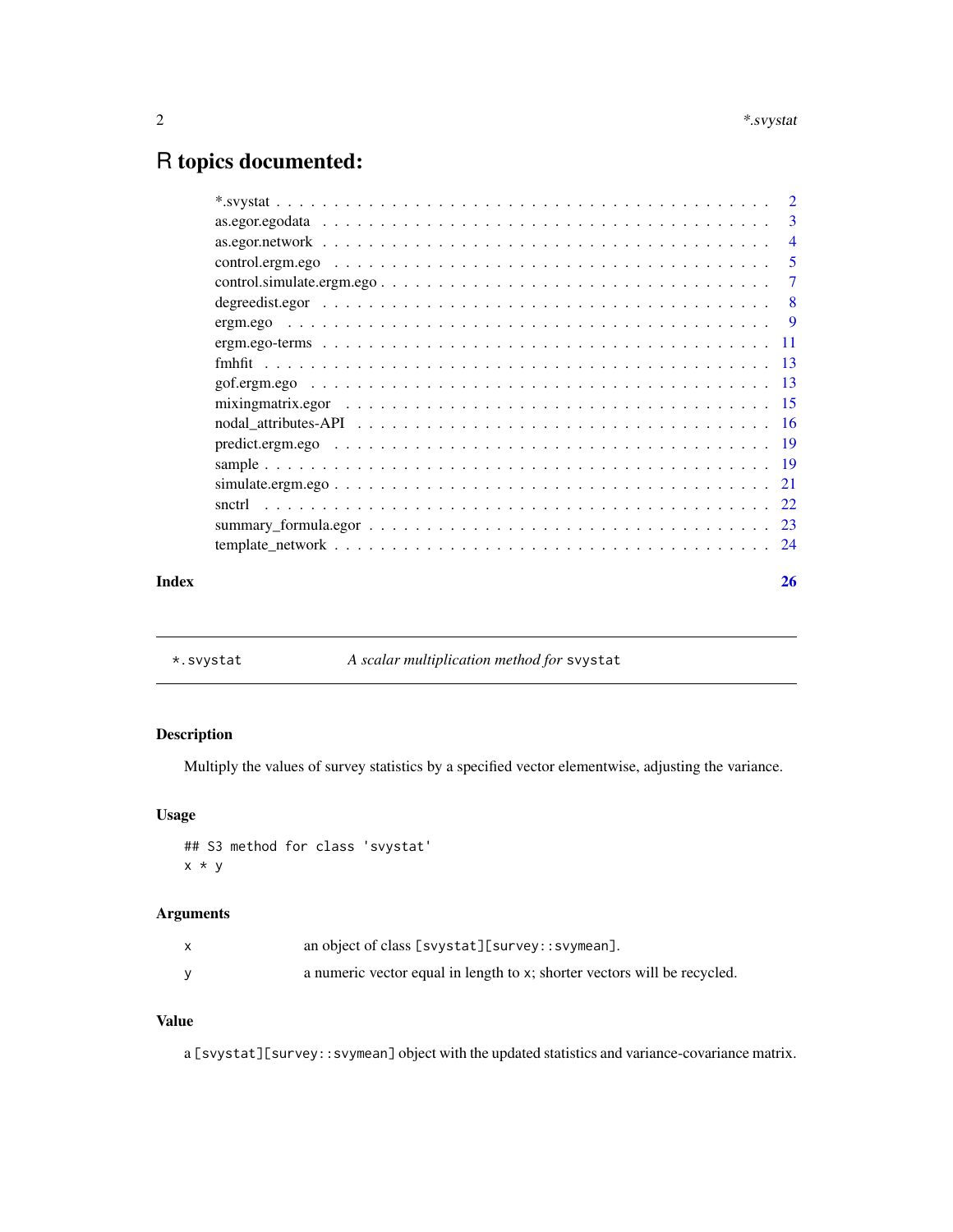# <span id="page-2-0"></span>as.egor.egodata 3

# Examples

```
library(survey)
data(api)
# From example(svymean):
dclus1<-svydesign(id=~dnum, weights=~pw, data=apiclus1, fpc=~fpc)
(m1 <- svymean(~api99, dclus1))
(v1 <- vcov(m1))
# Scale the suvery stat object by a factor of two:
(m2 < - m1 * 2)(v2 < -vcov(m2))
```
as.egor.egodata *Convert (deprecated)* [egodata](#page-2-1) *Objects to* [egor](#page-0-0) *Objects*

# <span id="page-2-1"></span>Description

Convert (deprecated) [egodata](#page-2-1) Objects to [egor](#page-0-0) Objects

#### Usage

## S3 method for class 'egodata'  $as.egor(x, \ldots)$ 

as\_egor.egodata(x, ...)

#### Arguments

| X        | a egodata object                        |
|----------|-----------------------------------------|
| $\cdots$ | additional arguments, currently unused. |

#### Value

An [egor](#page-0-0) object.

# Author(s)

Pavel N. Krivitsky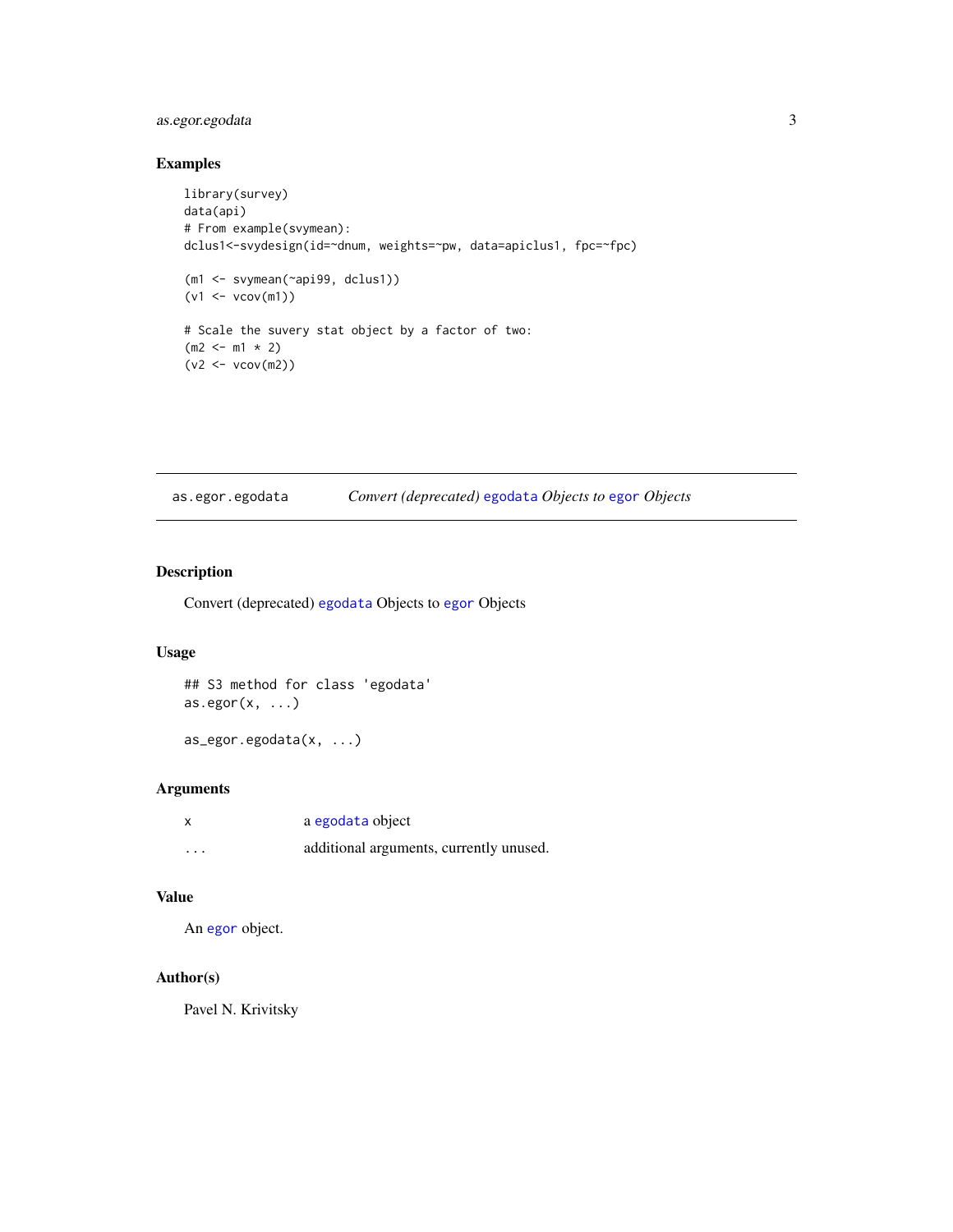<span id="page-3-1"></span><span id="page-3-0"></span>

# Description

Given a [network](#page-0-0) object, construct an [egor](#page-0-0) object representing a census of all the actors in the network. Used mainly for testing.

# Usage

## S3 method for class 'network' as.egor(x, special.cols =  $c("na"), ...$ )

# Arguments

|              | A network object.                                                                                                                      |
|--------------|----------------------------------------------------------------------------------------------------------------------------------------|
| special.cols | Vertex attributes that should not be copied to the egos and alters tables. De-<br>faults to attributes special to the network objects. |
| $\ddotsc$    | Additional arguments, currently unused.                                                                                                |

# Value

An [egor](#page-0-0) object.

# Author(s)

Pavel N. Krivitsky

# See Also

[template\\_network](#page-23-1), which performs the inverse operation (though drops the ties).

# Examples

# See example(ergm.ego) and example(template\_network).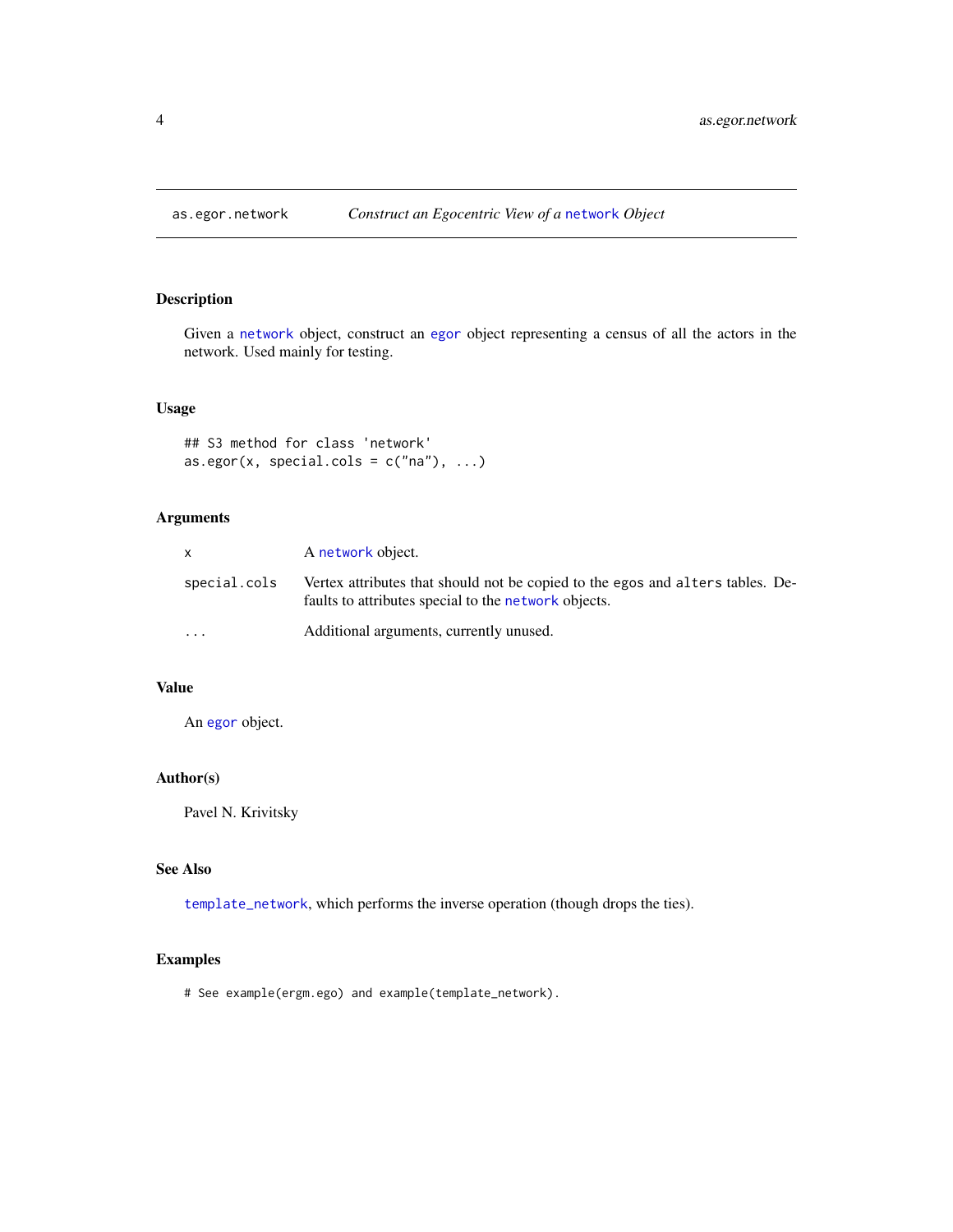#### <span id="page-4-1"></span><span id="page-4-0"></span>Description

Constructs and checks the list of control parameters for estimation by [ergm.ego](#page-8-1).

### Usage

```
control.ergm.ego(
  ppopsize = c("auto", "samp", "pop"),
 ppopsize.mul = 1,
 ppop.wt = c("round", "sample"),
  stats.wt = c("data", "ppop"),
  stats.est = c("survey", "asymptotic", "bootstrap", "jackknife", "naive"),
  boot.R = 10000,ignore.max.alters = TRUE,
  ergm = control.ergm(),
  ...
)
```
#### Arguments

```
ppopsize, ppopsize.mul
                   Parameters to determine the size |N'| of the pseudopopulation network. ppopsize
                  can be
                   "auto" If the popsize (|N|) argument is specified and is different from 1, as if
                       "pop"; otherwise, as "samp".
                   "samp" set |N'| based on the sample size: |N'| = |S| \times \text{popsize.mul}"pop" set |N'| based on the population size: |N'| = |N| \times \text{positive.mul}a number set |N'| directly (popsize.mul ignored)
                   a network object use the specified network as the pseudo-population network
                       directly; use at your own risk
                  a data frame use the specified data frame as the pseudo-population; use at your
                       own risk
                  The default is to use the same pseudopopulation size as the sample size, but,
                   particularly if there are sampling weights in the data, it should be bigger.
                   Note that depending on ppop.wt, this may only be an approximate target spec-
                  ification, with the actual constructed pseudopopulation network being slightly
                  bigger or smaller.
ppop.wt Because each ego must be represented in the pseuodopopulation network an
                   integral number of times, if the sample is weighted (or the target |N'| calculated
                   from ppopsize and ppopsize.mul is not a multiple of the sample size), it may
                   not be possible, for a finite |N'| to represent each ego exactly according to its
                  relative weight, and ppop.wt controls how the fractional egos are allocated:
```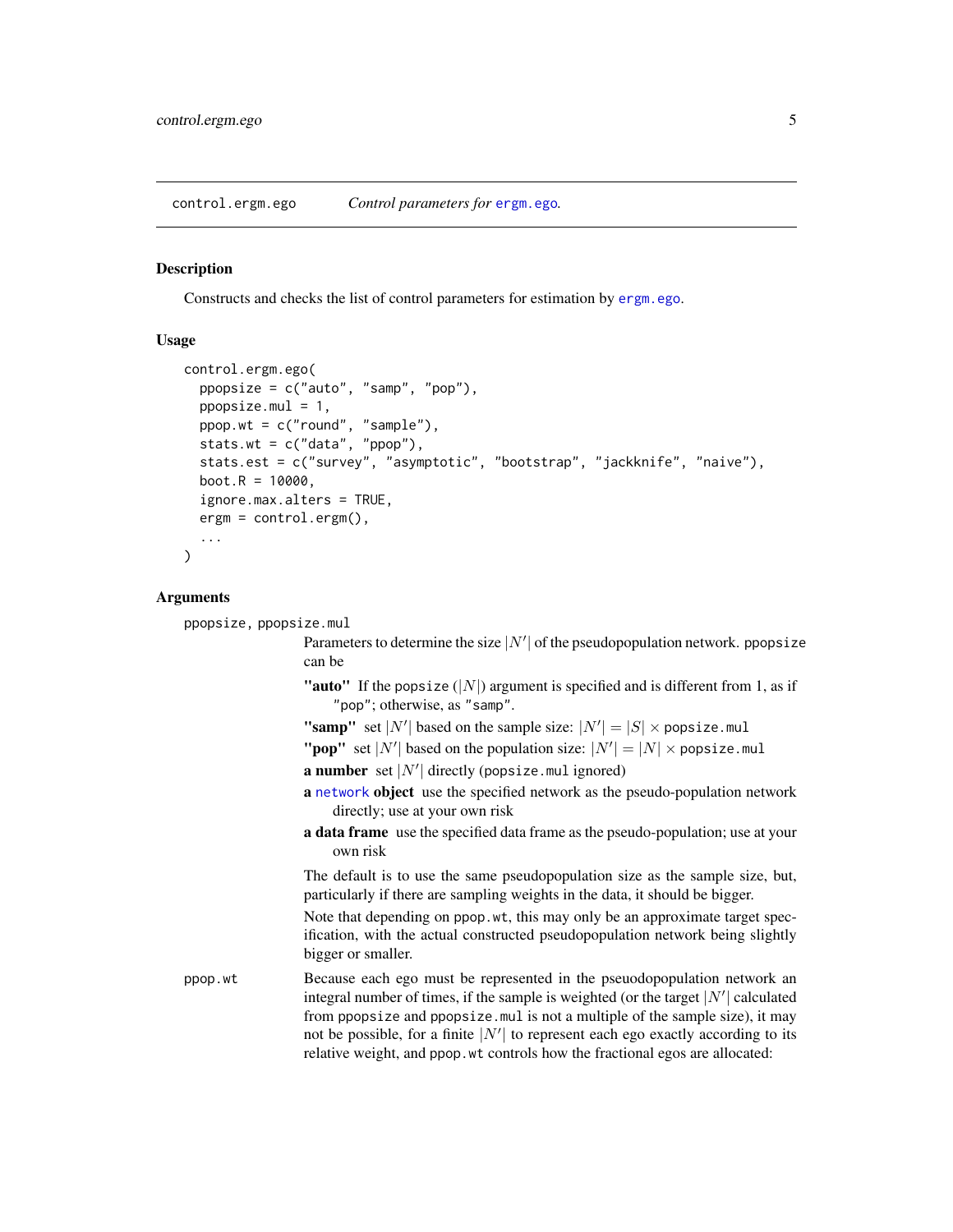<span id="page-5-0"></span>

|                   | "round" (default) Rather than treating ppopsize as a hard setting, calculate<br>$ N' w_i/w$ . for each ego i and round it to the nearest integer. Then, the $ N' $<br>actually used will be the sum of these rounded frequencies. |
|-------------------|-----------------------------------------------------------------------------------------------------------------------------------------------------------------------------------------------------------------------------------|
|                   | "sample" Resample in proportion to $w_i$ .                                                                                                                                                                                        |
| stats.wt          | Weight assigned to each ego's contribution to the ERGM's sufficient statistic:                                                                                                                                                    |
|                   | "data" (default) Use weights $ N' w_i/w$ for each ego i as in the data.                                                                                                                                                           |
|                   | "ppop" Use weights ultimately used in the pseudopopulation network.                                                                                                                                                               |
| stats.est, boot.R |                                                                                                                                                                                                                                   |
|                   | Method to be used to estimate the ERGM's sufficient statistics and their vari-<br>ance:                                                                                                                                           |
|                   | "survey" Variance estimator returned by survey:: svymean(), appropriate to<br>the design of the dataset.                                                                                                                          |
|                   | "asymptotic" Delta method, as derived by Krivitsky and Morris (2017), as-<br>suming the ego weights are sampled alongside the egos.                                                                                               |
|                   | (default) Delta method, as derived by Krivitsky and Morris (2017), assuming<br>the ego weights are sampled alongside the egos.                                                                                                    |
|                   | "bootstrap" Nonparametric bootstrap with bias correction, resampling egos,<br>using R replications.                                                                                                                               |
|                   | "jackknife" Jackknife with bias correction.                                                                                                                                                                                       |
|                   | "naive" "Naive" estimator, assuming that weights are fixed.                                                                                                                                                                       |
| ignore.max.alters |                                                                                                                                                                                                                                   |
|                   | if TRUE, ignores any constraints on the number of nominations. Used to be<br>FALSE, now TRUE in light of the findings of Krivitsky et. al (2020).                                                                                 |
| ergm              | Control parameters for the ergm() call to fit the model, constructed by control.ergm().                                                                                                                                           |
| .                 | Not used at this time.                                                                                                                                                                                                            |
|                   |                                                                                                                                                                                                                                   |

# Value

A list with arguments as components.

# Author(s)

Pavel N. Krivitsky

#### References

Pavel N. Krivitsky and Martina Morris (2017). "Inference for social network models from egocentrically sampled data, with application to understanding persistent racial disparities in HIV prevalence in the US." *Annals of Applied Statistics*, 11(1): 427–455. [doi:10.1214/16AOAS1010](https://doi.org/10.1214/16-AOAS1010)

Pavel N. Krivitsky, Martina Morris, and Michał Bojanowski (2019). "Inference for Exponential-Family Random Graph Models from Egocentrically-Sampled Data with Alter–Alter Relations." NIASRA Working Paper 08-19. <https://www.uow.edu.au/niasra/publications/>

Pavel N. Krivitsky, Michał Bojanowski, and Martina Morris (2020). "Impact of survey design on estimation of exponential-family random graph models from egocentrically-sampled data." *Social Networks*, to appear. [doi:10.1016/j.socnet.2020.10.001](https://doi.org/10.1016/j.socnet.2020.10.001)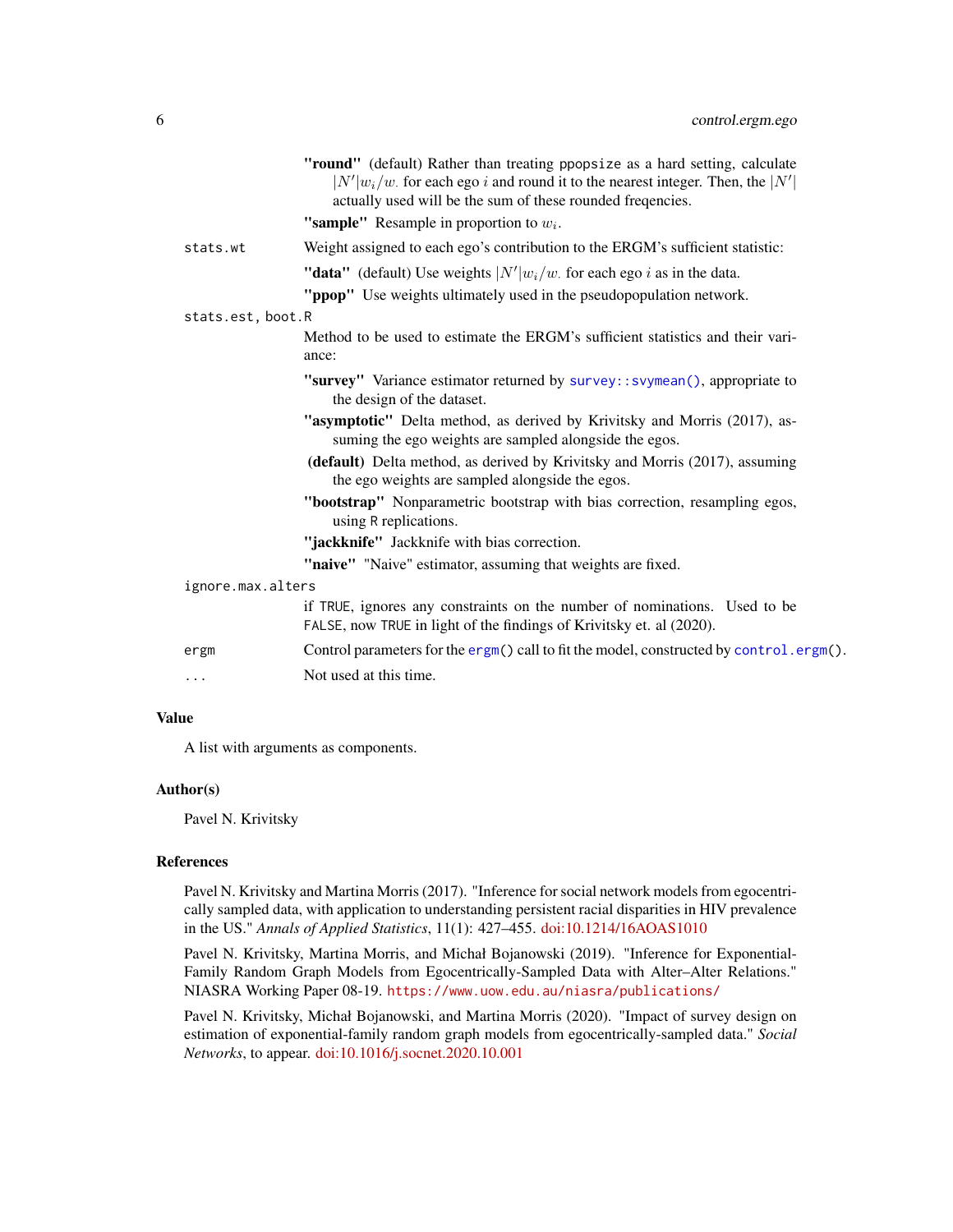# <span id="page-6-0"></span>control.simulate.ergm.ego 7

Pavel N. Krivitsky, Mark S. Handcock, and Martina Morris (2011). "Adjusting for Network Size and Composition Effects in Exponential-Family Random Graph Models." *Statistical Methodology*, 8(4): 319–339. [doi:10.1016/j.stamet.2011.01.005](https://doi.org/10.1016/j.stamet.2011.01.005)

# See Also

[control.ergm\(](#page-0-0))

<span id="page-6-1"></span>control.simulate.ergm.ego

*Control parameters for* [simulate.ergm.ego](#page-20-1)*.*

# Description

Constructs and checks the list of control parameters for simulation by [simulate.ergm.ego](#page-20-1).

#### Usage

```
control.simulate.ergm.ego(
  ppop.wt = c("round", "sample"),
  SAN = control.san(),
  simulate = control.simulate(),
  ...
)
```
# Arguments

| ppop.wt  | Because each ego must be represented in the pseudopopulation network an<br>integral number of times, if the sample is weighted (or the target $ N' $ calculated<br>from ppopsize and ppopsize. mul is not a multiple of the sample size), it may<br>not be possible, for a finite $ N' $ to represent each ego exactly according to its<br>relative weight, and ppop. wt controls how the fractional egos are allocated: |
|----------|--------------------------------------------------------------------------------------------------------------------------------------------------------------------------------------------------------------------------------------------------------------------------------------------------------------------------------------------------------------------------------------------------------------------------|
|          | "round" (default) Rather than treating ppopsize as a hard setting, calculate<br>$ N' w_i/w$ for each ego i and round it to the nearest integer. Then, the $ N' $<br>actually used will be the sum of these rounded frequencies.                                                                                                                                                                                          |
|          | <b>"sample"</b> Resample in proportion to $w_i$ .                                                                                                                                                                                                                                                                                                                                                                        |
| SAN      | A list of control parameters for san constructed by control.ergm, called to<br>construct a pseudopopulation network consistent with the data.                                                                                                                                                                                                                                                                            |
| simulate | A list of control parameters for simulate. formula constructed by control. simulate,<br>called to simulate from the model fit.                                                                                                                                                                                                                                                                                           |
| $\cdots$ | Not used at this time.                                                                                                                                                                                                                                                                                                                                                                                                   |

# Value

A list with arguments as components.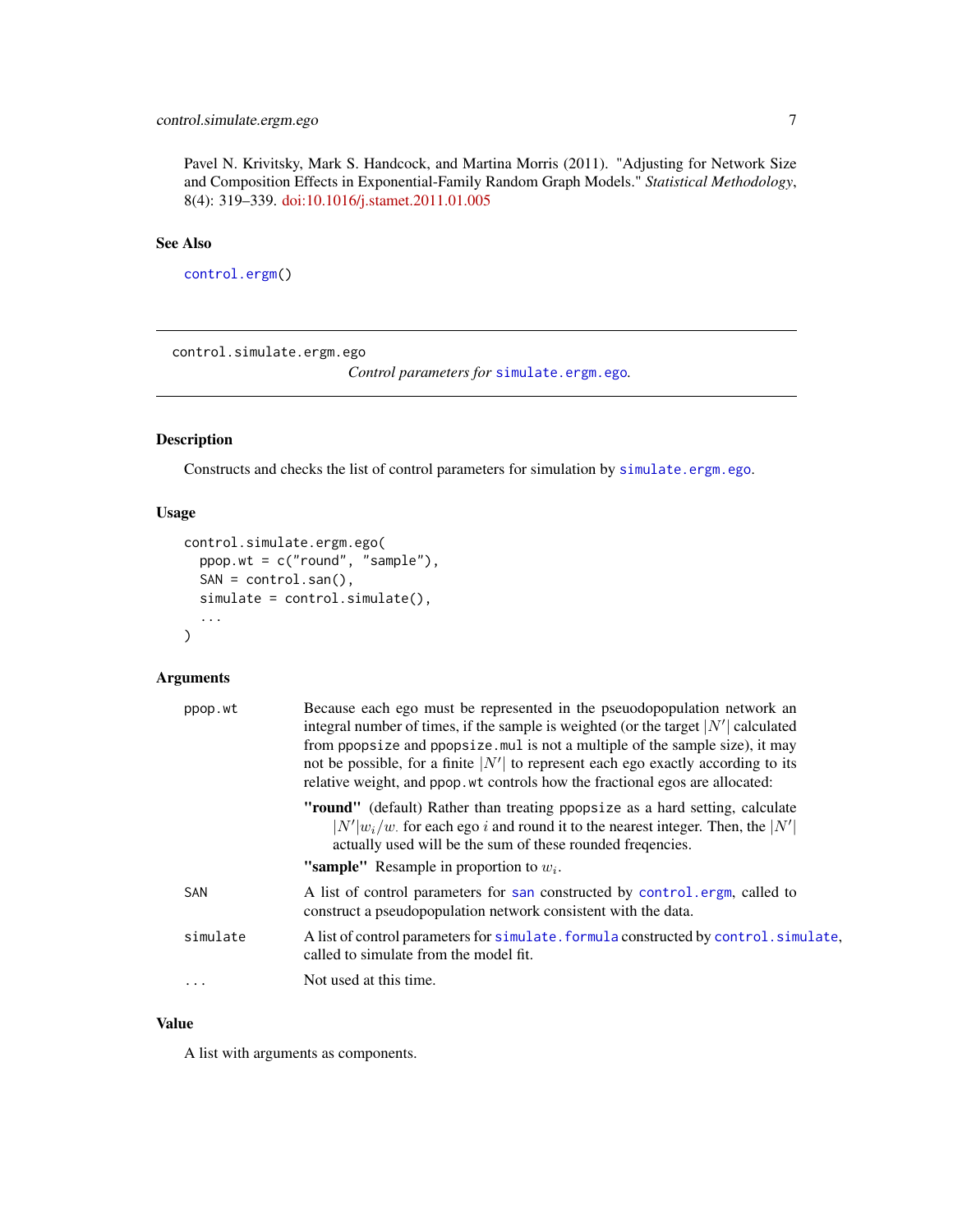# <span id="page-7-0"></span>Author(s)

Pavel N. Krivitsky

# See Also

control.simulate, control.san

degreedist.egor *Plotting the degree distribution of an egocentric dataset*

# <span id="page-7-1"></span>Description

A [degreedist\(\)](#page-7-1) method for [egodata](#page-2-1) objects: plot a histogram of the degree distribution of actors in the egocentric dataset, optionally broken down by group and/or compared with a Bernoulli graph.

# Usage

```
## S3 method for class 'egor'
degreedist(
 object,
  freq = FALSE,
 prob = !freq,
 by = NULL,
 brgmod = FALSE,
 main = NULL,plot = brgmod,
 weight = TRUE,...
)
```
#### Arguments

| object     | A egor object.                                                                                                                            |
|------------|-------------------------------------------------------------------------------------------------------------------------------------------|
| freq, prob | Whether to plot the raw frequencies or the conditional proportions of the degree<br>values. Defaults to the latter.                       |
| by         | A character vector giving the name of a vertex attribute; if given, plots the fre-<br>quences broken down by that attribute.              |
| brgmod     | Plot the range of predicted frequencies/probabilities according to a Bernoulli<br>graph having the same expected density as the observed. |
| main       | Main title of the plot.                                                                                                                   |
| plot       | Whether to plot the histogram; defaults to the same value asbrgmod, i.e., FALSE.                                                          |
| weight     | Whether sampling weights should be incorporated into the calculation (TRUE,<br>the default) or ignored (FALSE).                           |
| $\cdot$    | Additional arguments to simulate.ergm.ego().                                                                                              |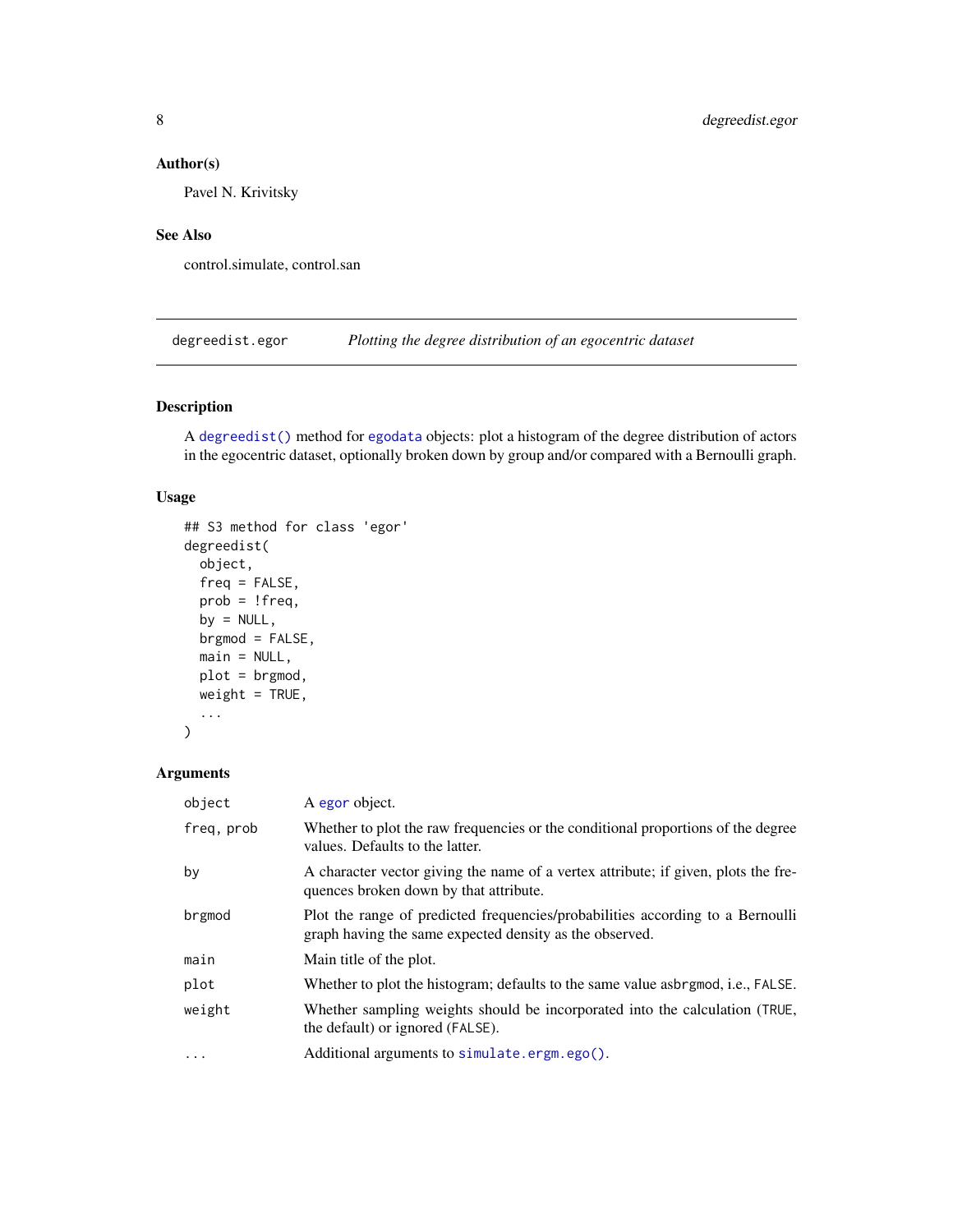#### <span id="page-8-0"></span>ergm.ego 9

# Value

Returns either a vector of degree frequencies/proportions if by=NULL or a matrix with a row for each category if not. If plot==TRUE returns invisibly.

#### See Also

[degreedist](#page-7-1), [summary](#page-22-1)

## Examples

```
data(faux.mesa.high)
fmh.ego <- as.egor(faux.mesa.high)
```

```
degreedist(fmh.ego,by="Grade",brgmod=TRUE)
# Compare:
degreedist(faux.mesa.high)
```
<span id="page-8-1"></span>ergm.ego *Inference for Exponential-Family Random Graph Models based on Egocentrically Sampled Data*

# Description

A wrapper around the [ergm](#page-0-0) to fit an ERGM to an [egor](#page-0-0).

# Usage

```
ergm.ego(
  formula,
 popsize = 1,
 offset.coef = NULL,
 constraints = \sim.,
  ...,
  control = control.ergm.ego(),
 na.action = na.fail,
 na.rm = FALSE,
 do.fit = TRUE)
```
#### Arguments

formula An [formula](#page-0-0) object, of the form e ~ <model terms>, where e is a [egor](#page-0-0) object. See [ergm](#page-0-0) for details and examples.

For a list of currently implemented egocentric terms for the RHS, see [ergm.ego-terms](#page-10-1).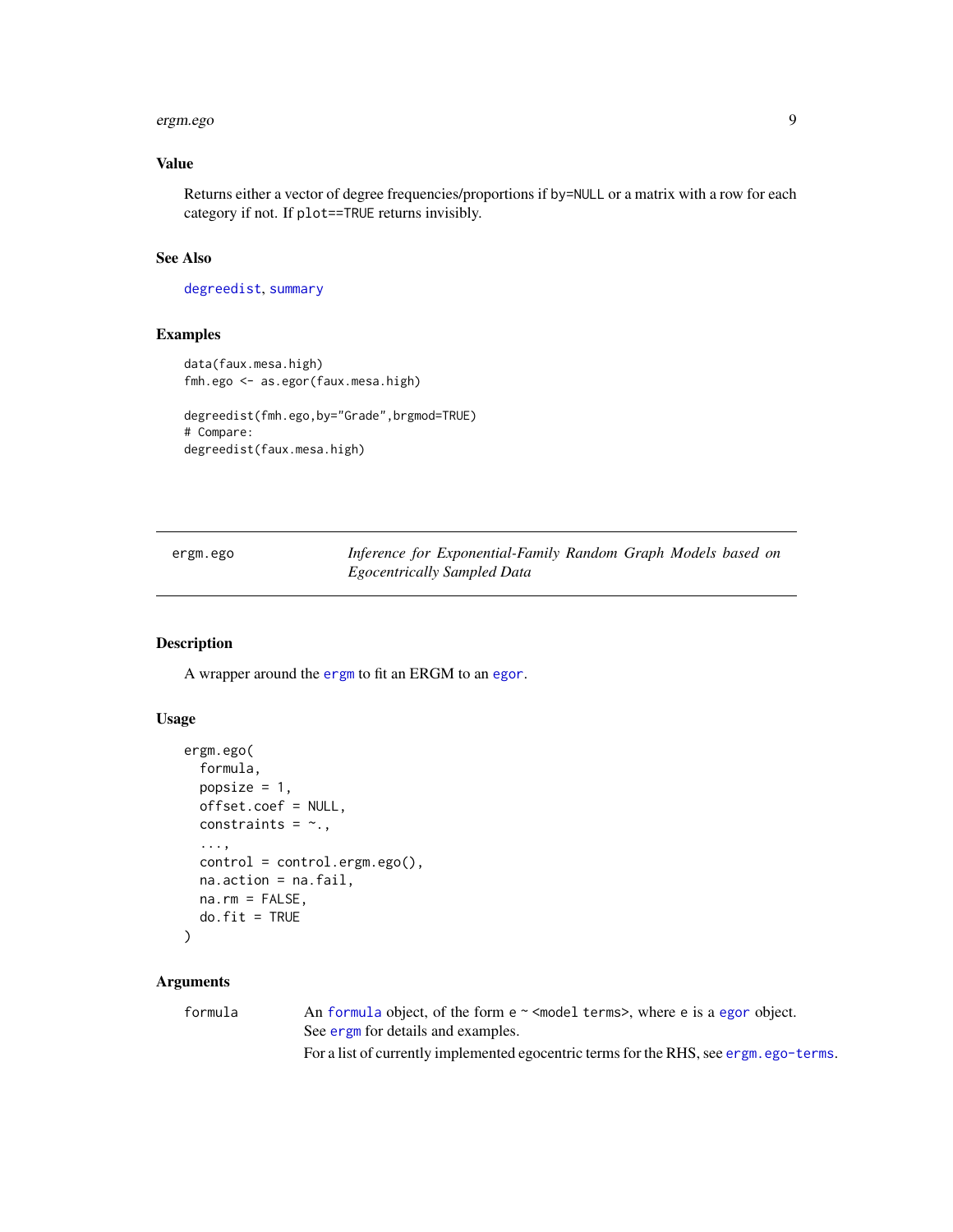<span id="page-9-0"></span>

| popsize     | The size $ N $ of the finite population network from which the egocentric sam-<br>ple was taken; only affects the shift in the coefficients of the terms modeling<br>the overall propensity to have ties. Setting it to 1 (the default) essentially uses<br>the $-\log N' $ offset on the edges term. Passing 0 disables network size ad-<br>justment and uses the egocentric sample size; passing $I(N)$ uses the specified<br>size N (though can be overridden by the ppop control.ergm.ego() option) and<br>disables network size adjustment. |
|-------------|--------------------------------------------------------------------------------------------------------------------------------------------------------------------------------------------------------------------------------------------------------------------------------------------------------------------------------------------------------------------------------------------------------------------------------------------------------------------------------------------------------------------------------------------------|
| offset.coef | A vector of coefficients for the offset terms.                                                                                                                                                                                                                                                                                                                                                                                                                                                                                                   |
| constraints | A one-sided formula formula giving the sample space constraints. See ergm for<br>details and examples.                                                                                                                                                                                                                                                                                                                                                                                                                                           |
| .           | Additional arguments passed to ergm.                                                                                                                                                                                                                                                                                                                                                                                                                                                                                                             |
| control     | A control.ergm.ego control list.                                                                                                                                                                                                                                                                                                                                                                                                                                                                                                                 |
| na.action   | How to handle missing actor attributes in egos or alters, when the terms need<br>them for models that scale.                                                                                                                                                                                                                                                                                                                                                                                                                                     |
| na.rm       | How to handle missing actor attributes in egos or alters, when the terms need<br>them for models that do not scale.                                                                                                                                                                                                                                                                                                                                                                                                                              |
| do.fit      | Whether to actually call ergm                                                                                                                                                                                                                                                                                                                                                                                                                                                                                                                    |

# Value

An object of class ergm.ego inheriting from [ergm](#page-0-0), with the following additional or overridden elements:

| "v"          | Variance-covariance matrix of the estimate of the sufficient statistics                                                             |
|--------------|-------------------------------------------------------------------------------------------------------------------------------------|
| $"$ m $"$    | Estimate of the sufficient statistics                                                                                               |
| "egor"       | The egor object passed                                                                                                              |
| "popsize"    | Population network size used                                                                                                        |
| "ppopsize"   | Pseudopopulation size used, see control.ergm.ego                                                                                    |
| "coef"       | The coefficients, along with the network size adjustment net size adj coeffi-<br>cient.                                             |
| "covar"      | Pseudo-MLE estimate of the variance-covariance matrix of the parameter esti-<br>mates under repeated egocentric sampling            |
| "ergm.covar" | The variance-covariance matrix of parameter estimates under the ERGM super-<br>population process (without incorporating sampling). |
| "DtDe"       | Estimated Jacobian of the expectation of the sufficient statistics with respect to<br>the model parameters                          |

# Author(s)

Pavel N. Krivitsky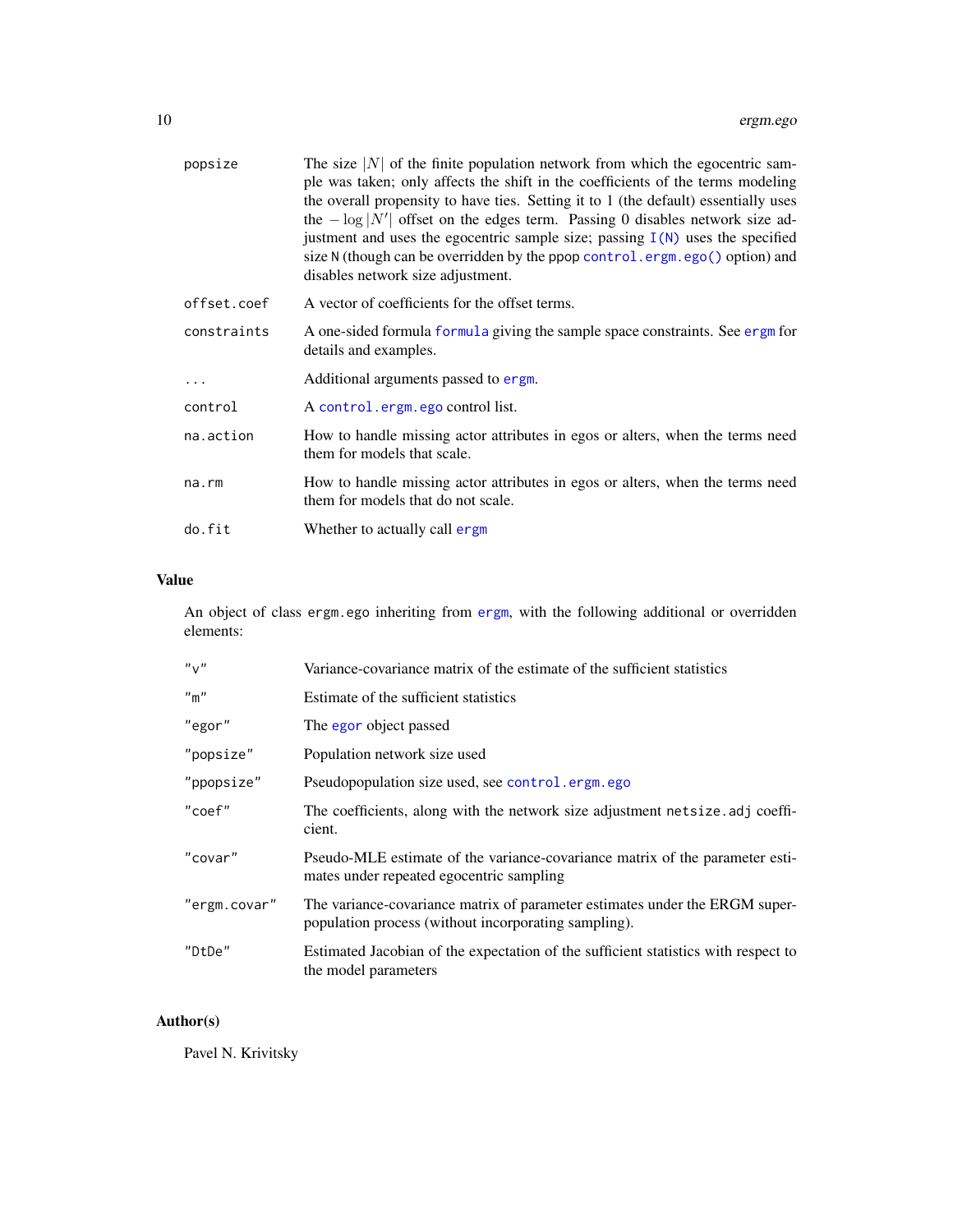#### <span id="page-10-0"></span>ergm.ego-terms 11

#### References

Pavel N. Krivitsky and Martina Morris (2017). "Inference for social network models from egocentrically sampled data, with application to understanding persistent racial disparities in HIV prevalence in the US." *Annals of Applied Statistics*, 11(1): 427–455. [doi:10.1214/16AOAS1010](https://doi.org/10.1214/16-AOAS1010)

Pavel N. Krivitsky, Martina Morris, and Michał Bojanowski (2019). "Inference for Exponential-Family Random Graph Models from Egocentrically-Sampled Data with Alter–Alter Relations." NIASRA Working Paper 08-19. <https://www.uow.edu.au/niasra/publications/>

Pavel N. Krivitsky, Michał Bojanowski, and Martina Morris (2020). "Impact of survey design on estimation of exponential-family random graph models from egocentrically-sampled data." *Social Networks*, to appear. [doi:10.1016/j.socnet.2020.10.001](https://doi.org/10.1016/j.socnet.2020.10.001)

Pavel N. Krivitsky, Mark S. Handcock, and Martina Morris (2011). "Adjusting for Network Size and Composition Effects in Exponential-Family Random Graph Models." *Statistical Methodology*, 8(4): 319–339. [doi:10.1016/j.stamet.2011.01.005](https://doi.org/10.1016/j.stamet.2011.01.005)

#### See Also

[ergm\(](#page-0-0))

### Examples

```
data(faux.mesa.high)
fmh.ego <- as.egor(faux.mesa.high)
```
head(fmh.ego)

```
egofit <- ergm.ego(fmh.ego~edges+degree(0:3)+nodefactor("Race")+nodematch("Race")
                +nodefactor("Sex")+nodematch("Sex")+absdiff("Grade")+gwesp(0,fix=TRUE),
                          popsize=network.size(faux.mesa.high))
```

```
# Run convergence diagnostics
mcmc.diagnostics(egofit)
```
# Estimates and standard errors summary(egofit)

<span id="page-10-1"></span>ergm.ego-terms [ergm](#page-0-0) *Terms Implemented for* [egor](#page-0-0)

#### <span id="page-10-2"></span>Description

This page describes the [ergm](#page-0-0) terms (and hence network statistics) for which inference based on egocentrically sampled data is implemented in ergm.ego package. Other packages may add their own terms. These functions should not be called by the end-user.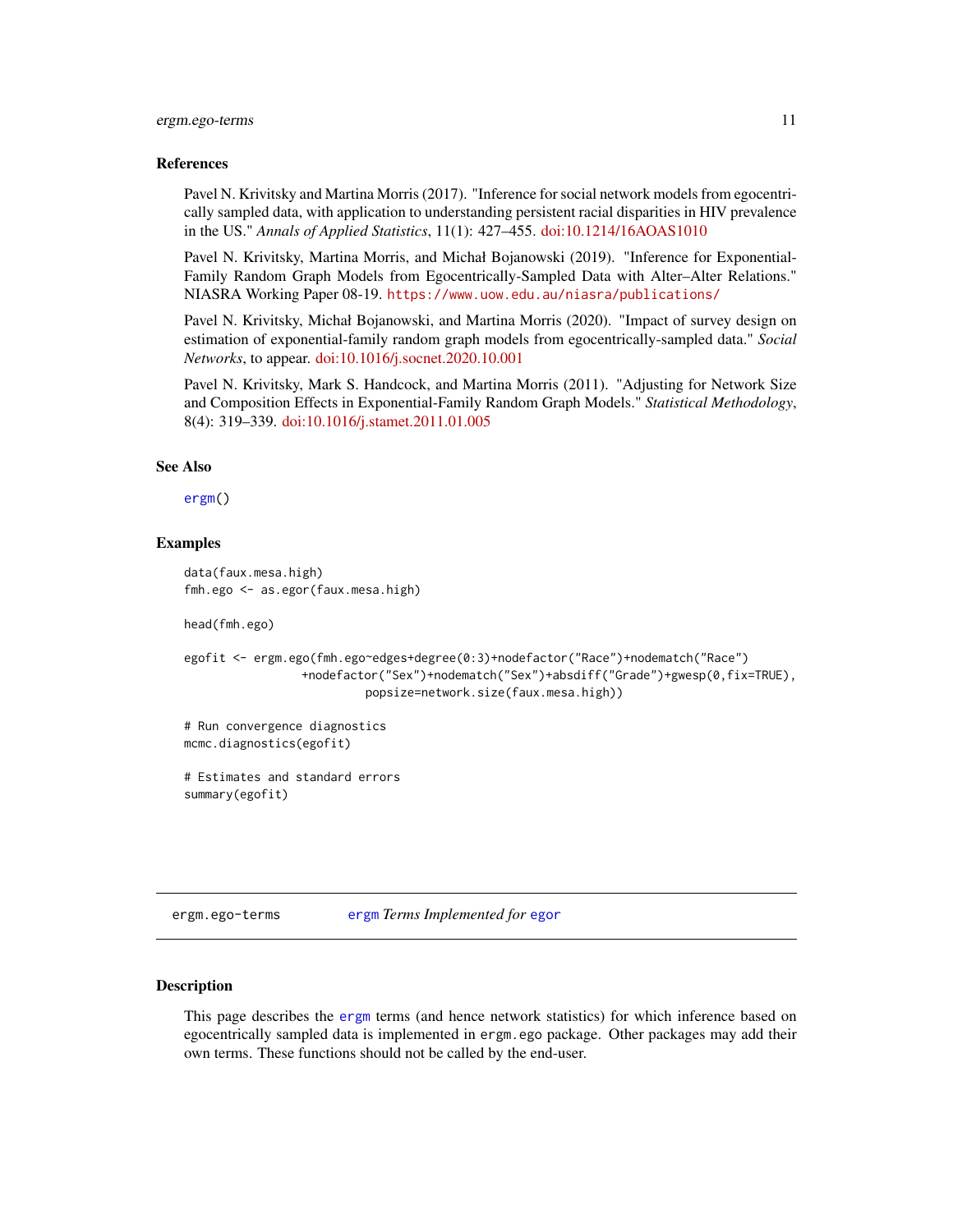# Details

The current recommendation for any package implementing additional egocentric calculator terms is to create a help file with a name or alias ergm.ego-terms, so that help("ergm.ego-terms") will list egocentric ERGM terms available from all loaded packages.

#### Currently implemented egocentric statistics

For each of these, please see their respective package's ergm-terms help for meaning and parameters. The simplest way to do this is usually via ? TERM.

Special-purpose terms: netsize.adj(edges=+1, mutual=0, transitiveties=0, cyclicalties=0) A special-

purpose term equivalent to a linear combination of [edges-ergmTerm](#page-0-0), [mutual-ergmTerm](#page-0-0), [transitiveties-ergmTerm](#page-0-0), and [cyclicalties-ergmTerm](#page-0-0), to house the network-size adjustment offset. This term is added to the model automatically and should not be used in the model formula directly.

# ergm: • offset

- edges
- nodecov
- nodefactor
- nodematch
- nodemix
- absdiff
- degree
- degrange
- concurrent
- concurrentties
- degree1.5
- transitiveties
- cyclicalties
- esp
- gwesp
- gwdegree
- mm
- meandeg\*

tergm: • mean.age\*

Starred terms are *nonscaling*, in that while they can be evaluated, some inferential results and standard error calculation methods may not be applicable.

#### See Also

[ergm-terms](#page-10-2)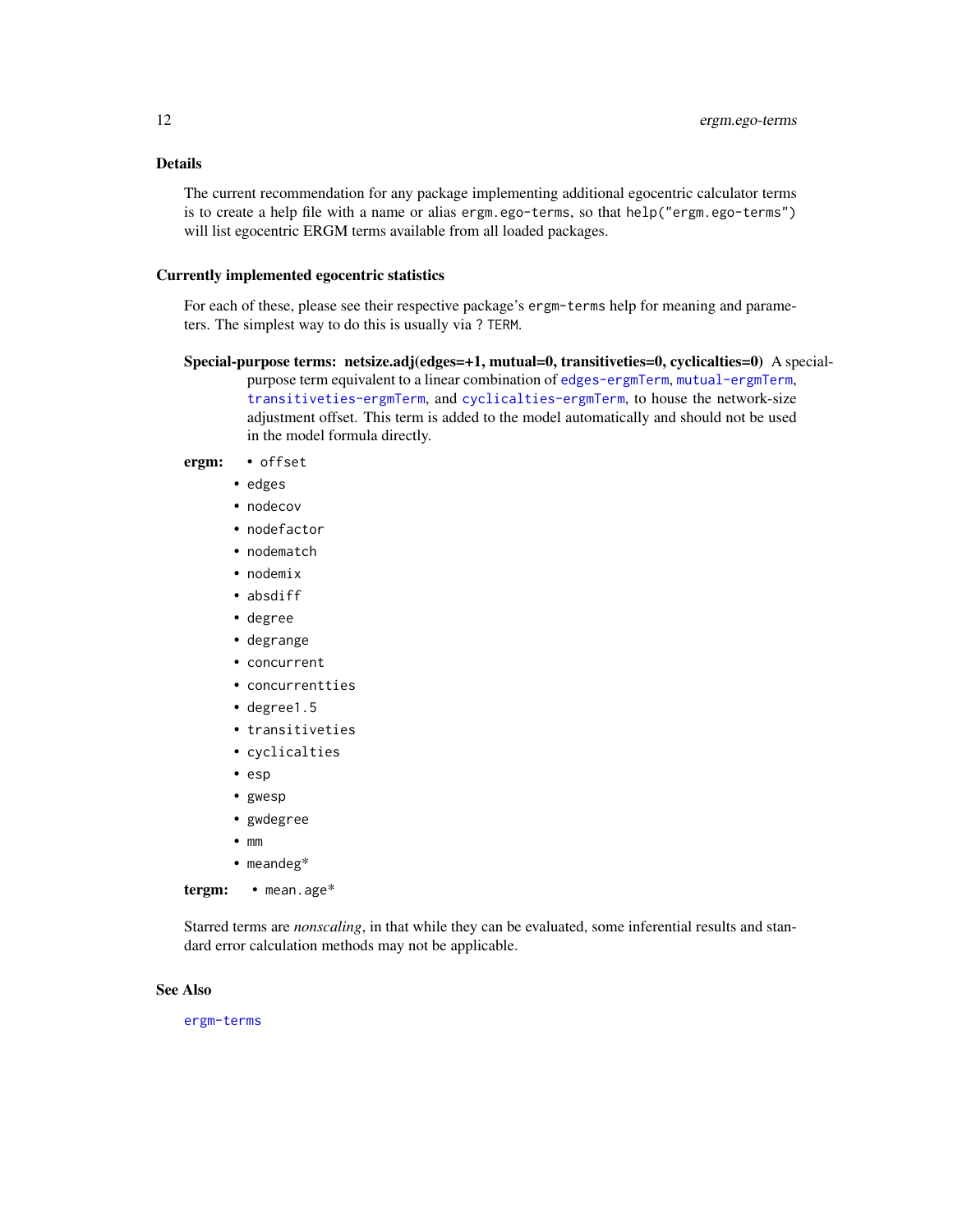<span id="page-12-0"></span>

#### Description

This is an object with a fitted model to faux.mesa.high data using the code shown below in the Examples section.

# Format

An object of class ergm.ego.

#### Examples

```
## Not run:
data(faux.mesa.high)
fmh.ego <- egor::as.egor(faux.mesa.high)
fmhfit <- ergm.ego(
  fmh.ego \sim edges + degree(0:3) +
    nodefactor("Race") + nodematch("Race")
  + nodefactor("Sex")+nodematch("Sex")
  + absdiff("Grade") + gwesp(0, fix=TRUE),
  popsize = network.size(faux.mesa.high),
  control = control.ergm.ego(
    ergm = control.ergm(parallel=2)
  \lambda\mathcal{L}## End(Not run)
```
<span id="page-12-1"></span>gof.ergm.ego *Conduct Goodness-of-Fit Diagnostics on a Exponential Family Random Graph Model fit to Egocentrically Sampled Data*

#### <span id="page-12-2"></span>Description

[gof.ergm.ego](#page-12-1) implements the [gof](#page-0-0) method for [ergm.ego](#page-8-1) fit objects.

An enhanced plotting method is also provided, giving uncertainty bars for the observed statistics as well.

#### Usage

## S3 method for class 'ergm.ego' gof( object, ...,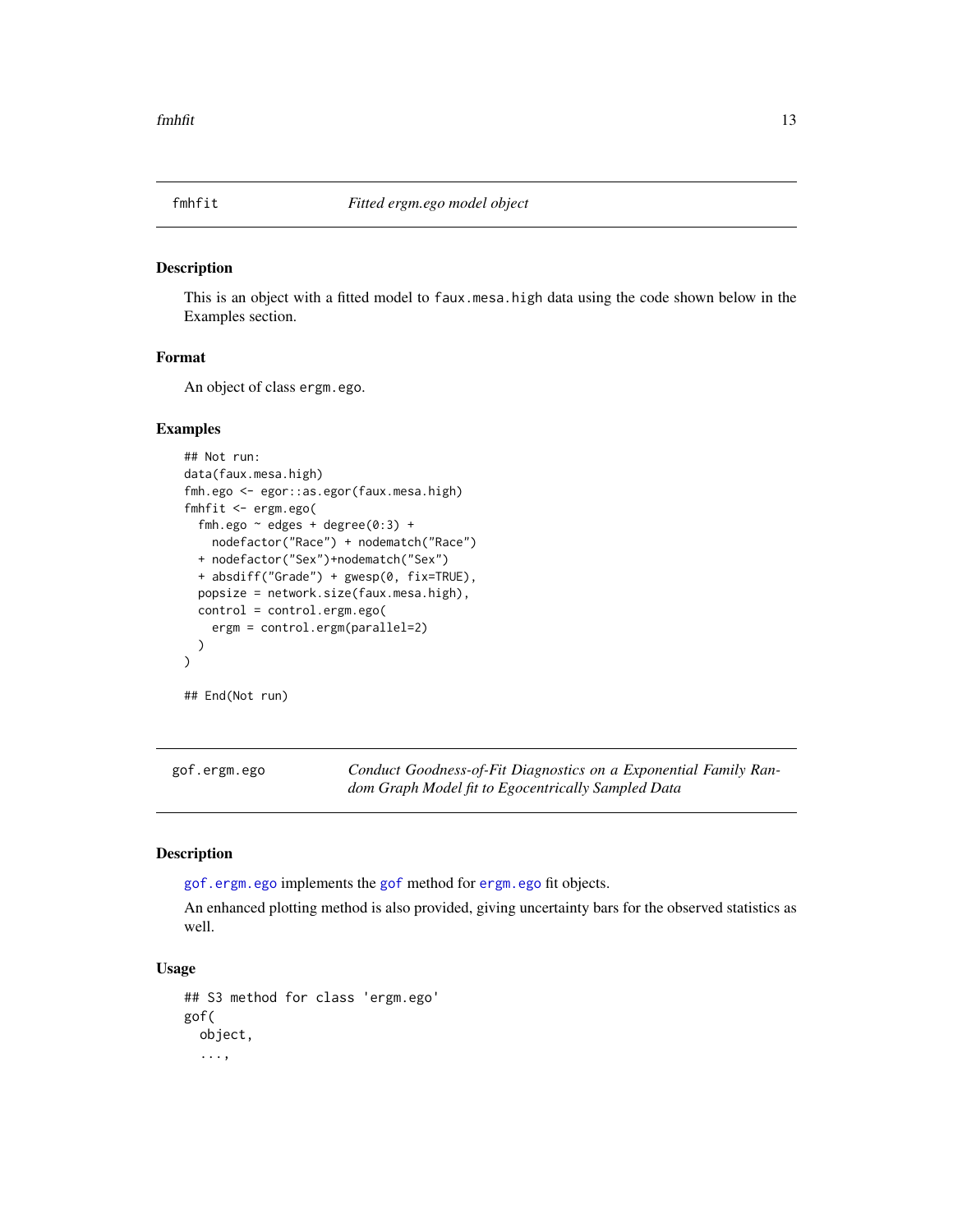```
GOF = c("model", "degree", "espartners"),
  control = control.get.ergm(),verbose = FALSE
\lambda## S3 method for class 'gof.ergm.ego'
```

```
plot(x, ..., ego.config.length = 0.95)
```
# Arguments

| object     | An ergm. ego fit.                                                                                                                                                                             |
|------------|-----------------------------------------------------------------------------------------------------------------------------------------------------------------------------------------------|
| $\ddots$   | Additional arguments. Unused by gof.ergm.ego(), passed to ergm::plot.gof()<br>by $plot.gof.crgm.ego()$                                                                                        |
| <b>GOF</b> | A string specifying the statistics whose goodness of fit is to be evaluated. Cur-<br>rently, only "degree", "espartners" and "model" are implemented; see gof doc-<br>umentation for details. |
| control    | A list to control parameters, constructed using control.gof.formula or control.gof.ergm<br>(which have different defaults).                                                                   |
| verbose    | Provide verbose information on the progress of the simulation.                                                                                                                                |
| X          | an object returned by $gof.ergm.ego()$ .                                                                                                                                                      |
|            | ego.conf.level confidence level for the observed statistic estimates as well.                                                                                                                 |

#### Value

An object of class [gof.ergm.ego](#page-12-1), inheriting from [gof.ergm](#page-0-0).

# Author(s)

Pavel N. Krivitsky

#### References

• David R. Hunter, Steven M. Goodreau, and Mark S. Handcock (2008). "Goodness of Fit of Social Network Models." *Journal of the American Statistical Association*, 103:481: 248–258. [doi:10.1198/016214507000000446](https://doi.org/10.1198/016214507000000446)

# See Also

For examples, see [ergm.ego](#page-8-1).

#### Examples

```
data(faux.mesa.high)
fmh.ego <- as.egor(faux.mesa.high)
```
head(fmh.ego)

egofit <- ergm.ego(fmh.ego~edges+degree(0:3)+nodefactor("Race")+nodematch("Race")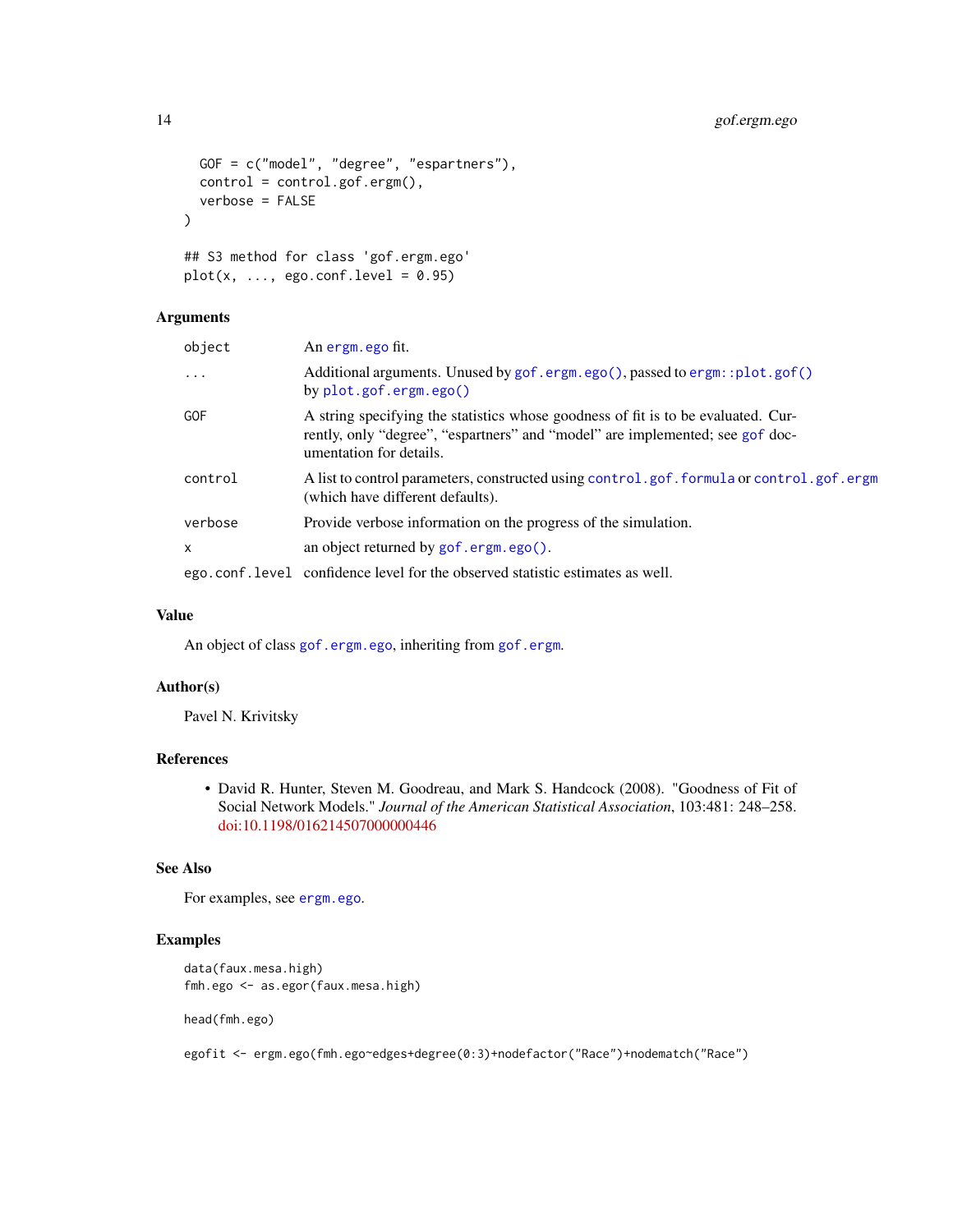# <span id="page-14-0"></span>mixing matrix.egor 15

```
+nodefactor("Sex")+nodematch("Sex")+absdiff("Grade"),
                          popsize=network.size(faux.mesa.high))
# Check whether the model "converged":
(modelgof <- gof(egofit, GOF="model"))
plot(modelgof)
# Check whether the model reconstructs the degree distribution:
(deggof <- gof(egofit, GOF="degree"))
plot(deggof)
```
mixingmatrix.egor *Summarizing the mixing among groups in an egocentric dataset*

# <span id="page-14-1"></span>Description

A [mixingmatrix](#page-14-1) method for [egor](#page-0-0) objects, to return counts of how often a ego of each group nominates an alter of each group.

#### Usage

```
## S3 method for class 'egor'
mixing matrix(object, attrname, rowprob = FALSE, weight = TRUE, ...)
```
#### Arguments

| object   | A egor object.                                                                                                                      |
|----------|-------------------------------------------------------------------------------------------------------------------------------------|
| attrname | A character vector containing the name of the network attribute whose mixing<br>matrix is wanted.                                   |
| rowprob  | Whether the counts should be normalized by row sums. That is, whether they<br>should be proportions conditional on the ego's group. |
| weight   | Whether sampling weights should be incorporated into the calculation (TRUE,<br>the default) or ignored (FALSE).                     |
| $\cdots$ | Additional arguments, currently unused.                                                                                             |

#### Value

A matrix with a row and a column for each level of attrname.

Note that, unlike [mixingmatrix](#page-14-1), what is counted are *nominations*, not ties. This means that under an egocentric census, the diagonal of mixingmatrix.egor will be twice that returned by [mixingmatrix](#page-14-1) for the original undirected network.

# See Also

[mixingmatrix](#page-14-1), [nodemix-ergmTerm](#page-0-0), [summary](#page-22-1) method for egocentric data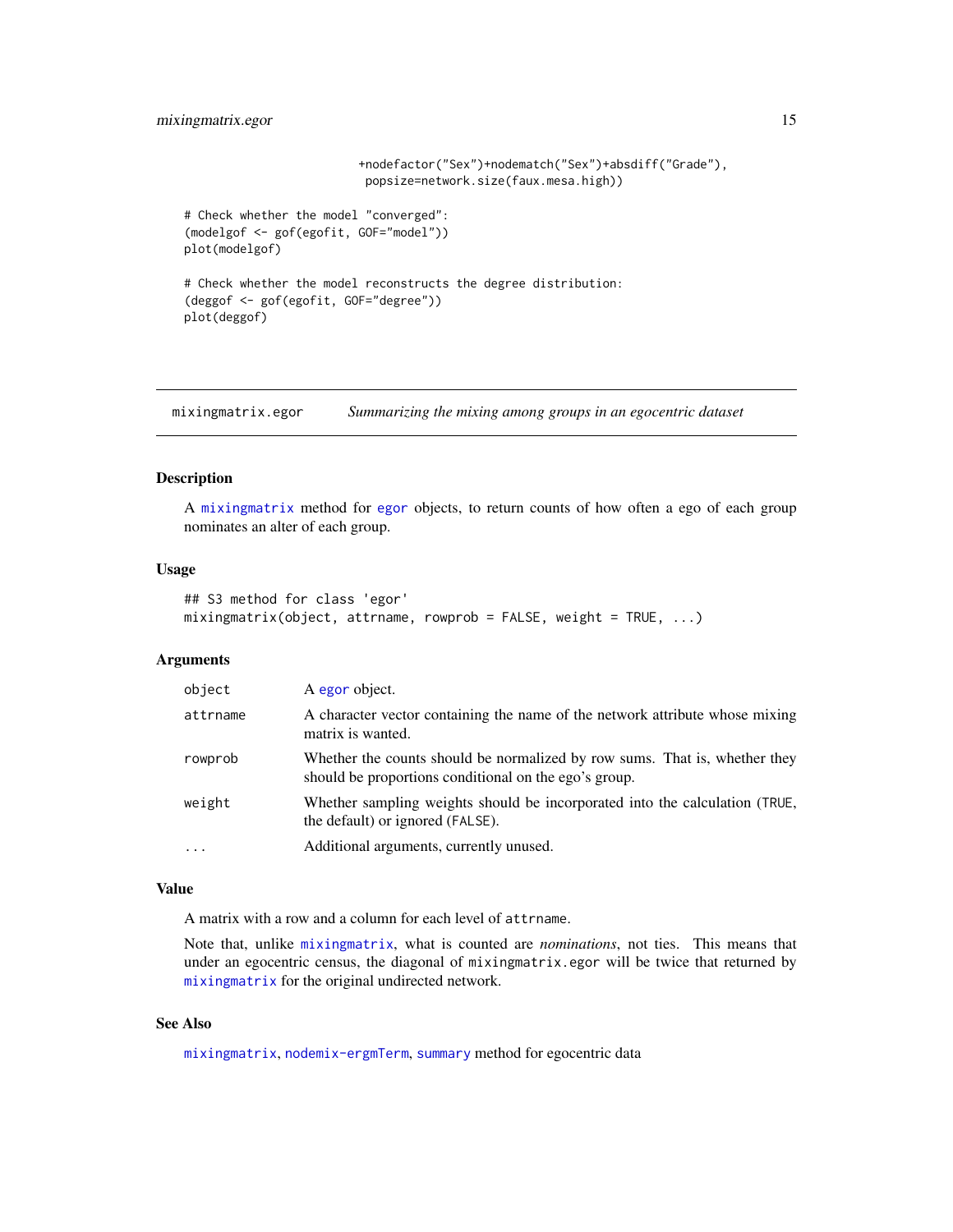#### Examples

```
data(faux.mesa.high)
fmh.ego <- as.egor(faux.mesa.high)
(mm <- mixingmatrix(faux.mesa.high,"Grade"))
(mm.ego <- mixingmatrix(fmh.ego,"Grade"))
```
nodal\_attributes-API *Helper functions for specifying nodal attribute levels*

# Description

These functions are meant to be used in EgoStat and other implementations to provide the user with a way to extract nodal attributes and select their levels in standardized and flexible ways. They are intended to parallel [ergm::nodal\\_attributes-API](#page-0-0) of ergm package.

ergm.ego\_get\_vattr extracts and processes the specified nodal attribute vector. It is strongly recommended that [check.ErgmTerm\(\)](#page-0-0)'s corresponding vartype="function,formula,character" (using the ERGM\_VATTR\_SPEC constant).

ergm.ego\_attr\_levels filters the levels of the attribute. It is strongly recommended that check. ErgmTerm()'s corresponding vartype="function,formula,character,numeric,logical,AsIs,NULL" (using the ERGM\_LEVELS\_SPEC constant).

#### Usage

```
ergm.ego_get_vattr(
  object,
  df,
  accept = "character",
 multiple = if (accept == "character") "paste" else "stop",
  ...
\mathcal{L}## S3 method for class 'character'
ergm.ego_get_vattr(
 object,
  df,
  accept = "character",
 multiple = if (accept == "character") "paste" else "stop",
  ...
\mathcal{L}## S3 method for class '`function`'
ergm.ego_get_vattr(
  object,
  df,
```
<span id="page-15-0"></span>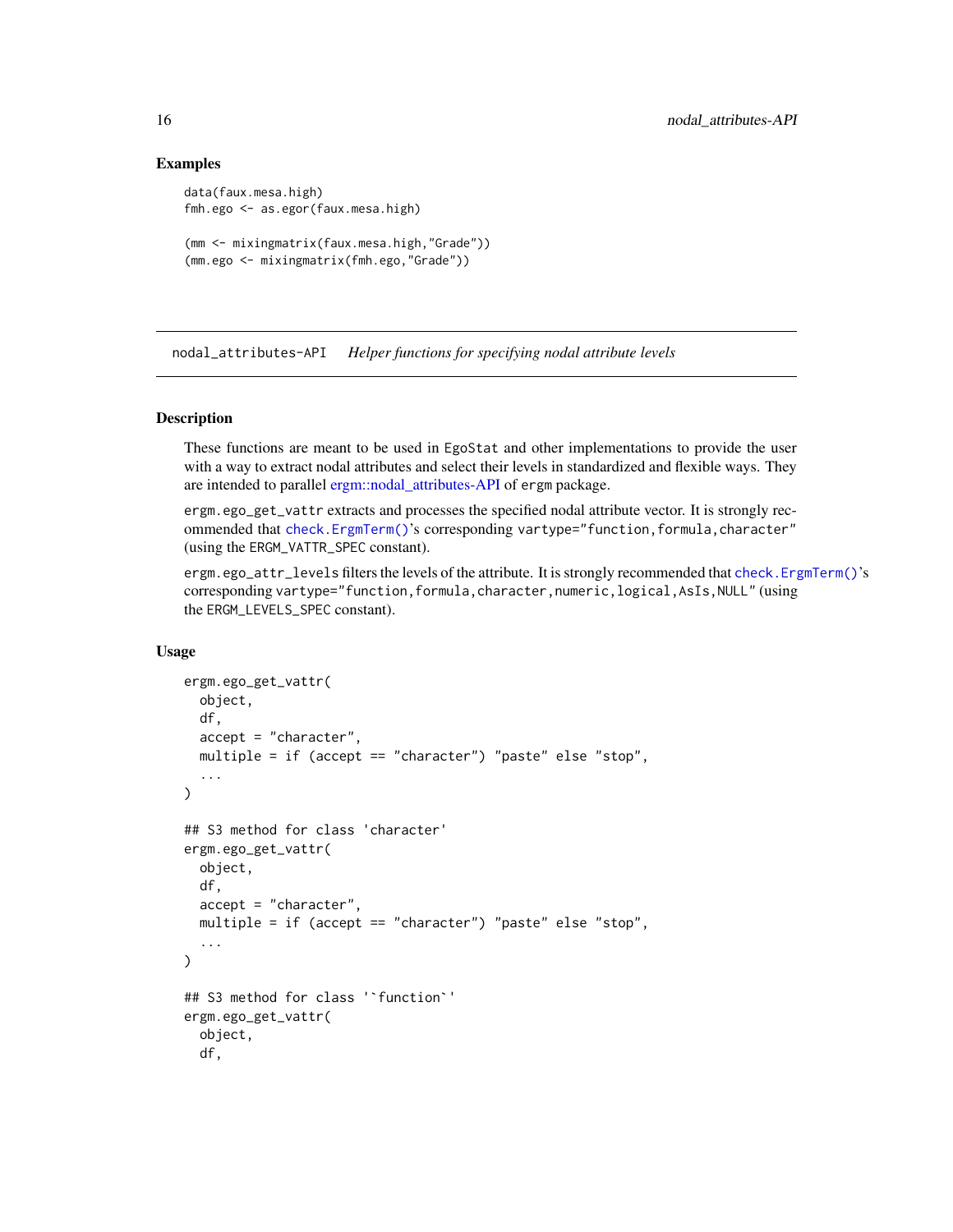```
accept = "character",
 multiple = if (accept == "character") "paste" else "stop",
  ...
\lambda## S3 method for class 'formula'
ergm.ego_get_vattr(
 object,
 df,
 accept = "character",
 multiple = if (accept == "character") "paste" else "stop",
  ...
)
ergm.ego_attr_levels(object, attr, egor, levels = sort(unique(attr)), ...)
## S3 method for class 'numeric'
ergm.ego_attr_levels(object, attr, egor, levels = sort(unique(attr)), ...)
## S3 method for class 'logical'
ergm.ego_attr_levels(object, attr, egor, levels = sort(unique(attr)), ...)
## S3 method for class 'AsIs'
ergm.ego_attr_levels(object, attr, egor, levels = sort(unique(attr)), ...)
## S3 method for class 'character'
ergm.ego_attr_levels(object, attr, egor, levels = sort(unique(attr)), ...)
## S3 method for class '`NULL`'
ergm.ego_attr_levels(object, attr, egor, levels = sort(unique(attr)), ...)
## S3 method for class 'matrix'
ergm.ego_attr_levels(object, attr, egor, levels = sort(unique(attr)), ...)
## S3 method for class '`function`'
ergm.ego_attr_levels(object, attr, egor, levels = sort(unique(attr)), ...)
## S3 method for class 'formula'
ergm.ego_attr_levels(object, attr, egor, levels = sort(unique(attr)), ...)
COLLAPSE_SMALLEST(object, n, into)
```
#### Arguments

| object | An argument specifying the nodal attribute to select or which levels to include.                                  |
|--------|-------------------------------------------------------------------------------------------------------------------|
| df     | Table of egos or of alters.                                                                                       |
| accept | A character vector listing permitted data types for the output. See the Details<br>section for the specification. |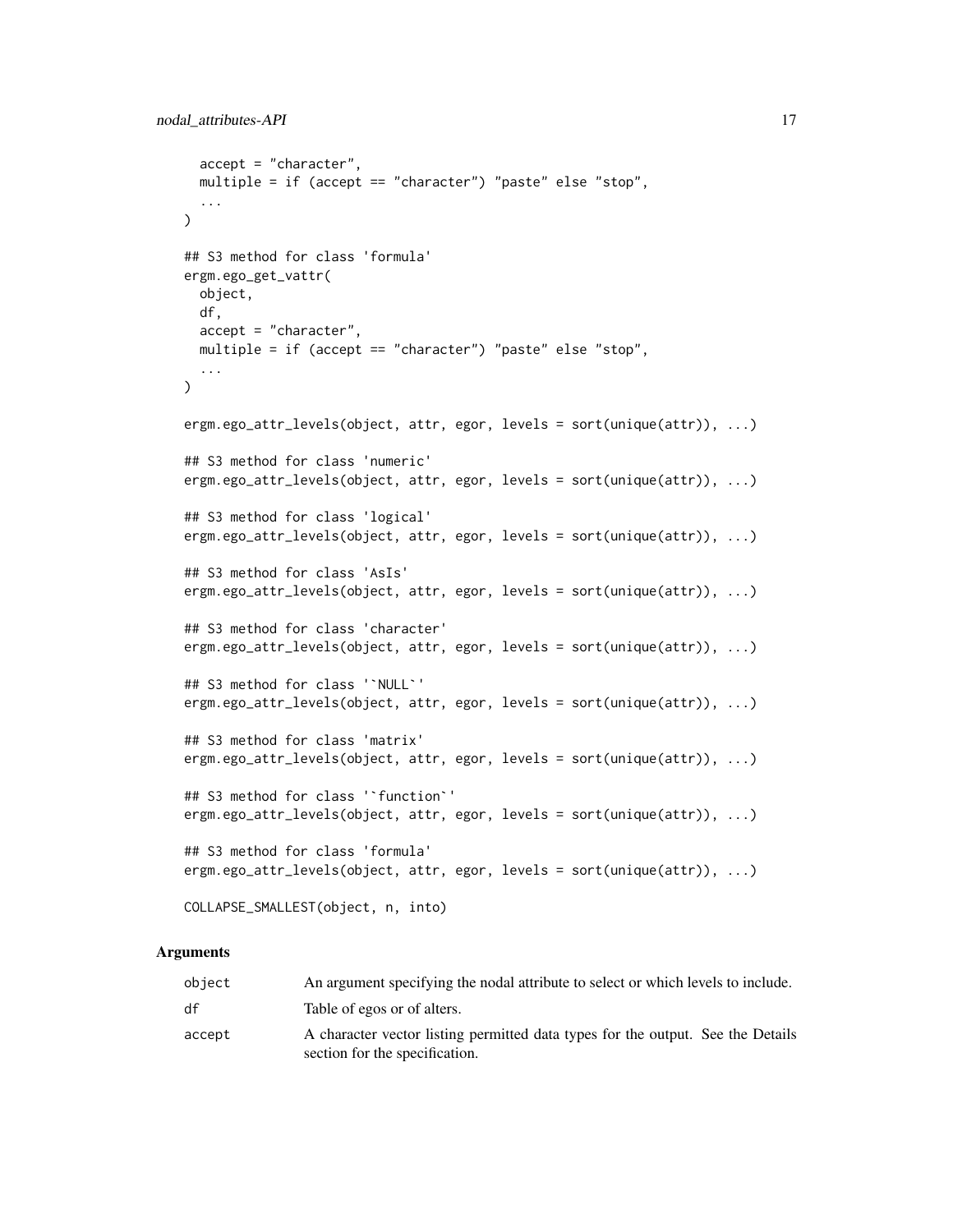<span id="page-17-0"></span>

| multiple | Handling of multiple attributes or matrix or data frame output. See the Details<br>section for the specification. |
|----------|-------------------------------------------------------------------------------------------------------------------|
| $\cdots$ | Additional argument to the functions of network or to the formula's environ-<br>ment.                             |
| attr     | A vector of length equal to the number of nodes, specifying the attribute vector.                                 |
| egor     | An egor object.                                                                                                   |
| levels   | Starting set of levels to use; defaults to the sorted list of unique attributes.                                  |
| n, into  | see ergm::COLLAPSE_SMALLEST().                                                                                    |

#### Details

The accept argument is meant to allow the user to quickly check whether the output is of an *acceptable* class or mode. Typically, if a term accepts a character (i.e., categorical) attribute, it will also accept a numeric one, treating each number as a category label. For this reason, the following outputs are defined:

"character" Accept any mode or class (since it can beconverted to character).

"numeric" Accept real, integer, or logical.

"logical" Accept logical.

"integer" Accept integer or logical.

"natural" Accept a strictly positive integer.

"0natural" Accept a nonnegative integer or logical.

"nonnegative" Accept a nonnegative number or logical.

"positive" Accept a strictly positive number or logical.

"paste" Paste together with dot as the separator.

"stop" Fail with an error message.

"matrix" Construct and/or return a matrix whose rows correspond to vertices.

# Value

ergm.ego\_get\_vattr returns a vector of length equal to the number of nodes giving the selected attribute function. It may also have an attribute "name", which controls the suggested name of the attribute combination.

ergm.ego\_attr\_levels returns a vector of levels to use and their order.

# Functions

• COLLAPSE\_SMALLEST: A version of [ergm::COLLAPSE\\_SMALLEST\(\)](#page-0-0) that can handle both [network](#page-0-0) and [egodata](#page-2-1) objects.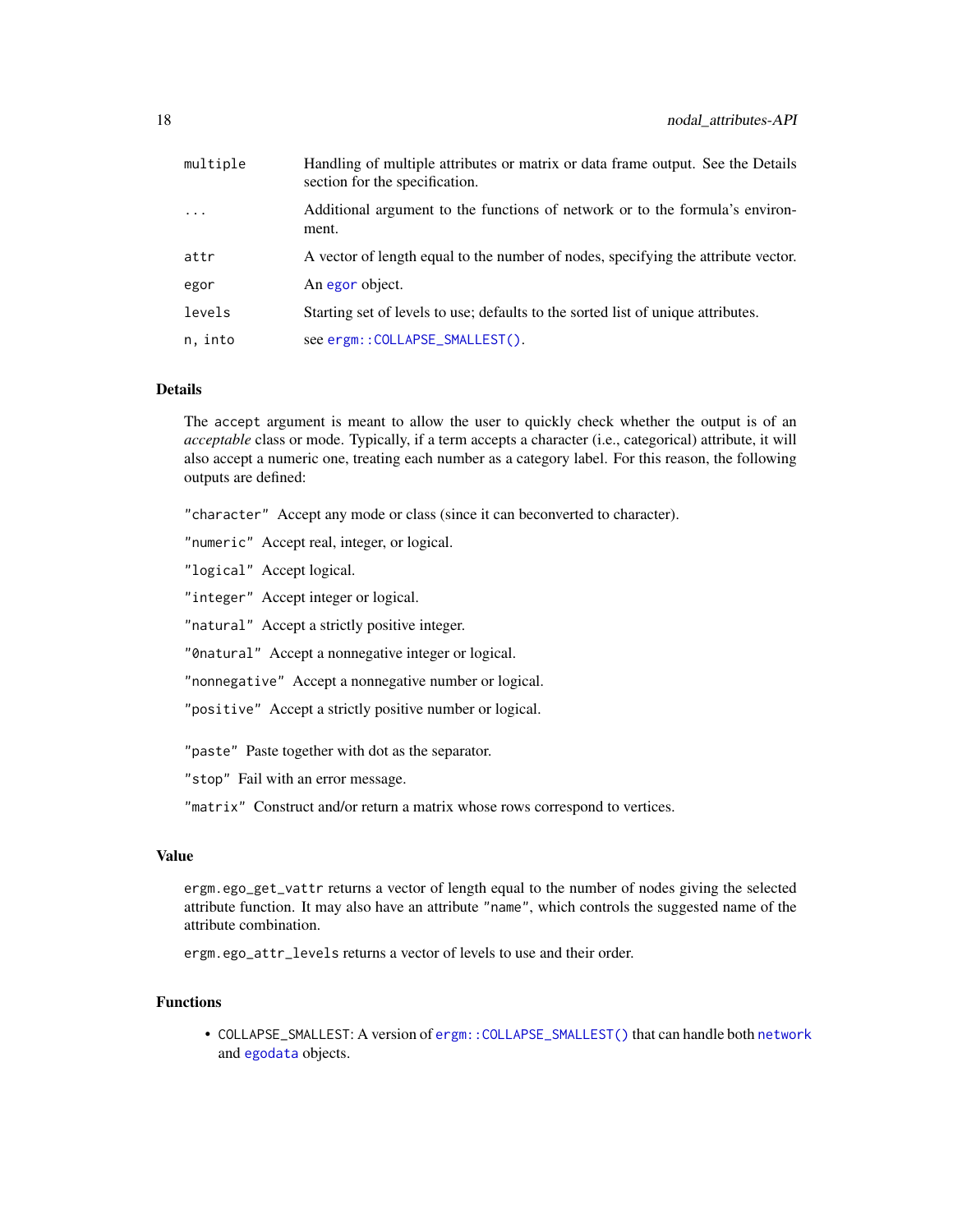# <span id="page-18-0"></span>predict.ergm.ego 19

# Examples

```
data(florentine)
flomego <- as.egor(flomarriage)
ergm.ego_get_vattr("priorates", flomego)
ergm.ego_get_vattr(~priorates, flomego)
ergm.ego_get_vattr(c("wealth","priorates"), flomego)
ergm.ego_get_vattr(~priorates>30, flomego)
(a <- ergm.ego_get_vattr(~cut(priorates,c(-Inf,0,20,40,60,Inf),label=FALSE)-1, flomego))
ergm.ego_attr_levels(NULL, a, flomego)
ergm.ego_attr_levels(-1, a, flomego)
ergm.ego_attr_levels(1:2, a, flomego)
ergm.ego_attr_levels(I(1:2), a, flomego)
```

| predict.ergm.ego | ERGM-based predicted tie probabilities for the pseudo-population |
|------------------|------------------------------------------------------------------|
|                  | network                                                          |

# Description

ERGM-based predicted tie probabilities for the pseudo-population network

#### Usage

```
## S3 method for class 'ergm.ego'
predict(object, ...)
```
# Arguments

| object                  | model fit as returned by ergm.ego()          |
|-------------------------|----------------------------------------------|
| $\cdot$ $\cdot$ $\cdot$ | other arguments passed to/from other methods |

#### Value

```
See ergm::predict.ergm()
```
sample *Draw random egocentric subsamples*

#### Description

Implementations of the [base::sample\(\)](#page-0-0) function for [egor::egor\(\)](#page-0-0) data.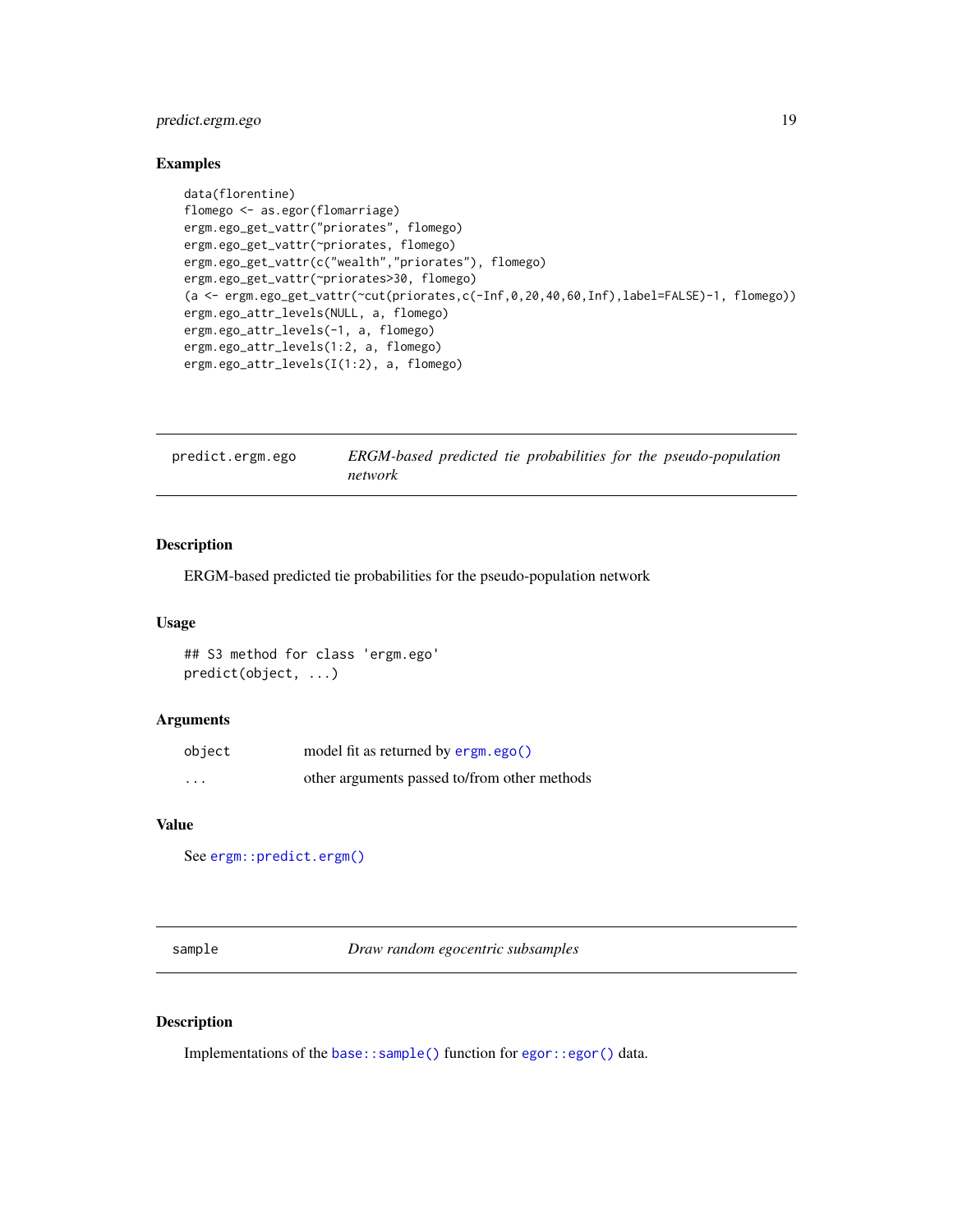#### 20 sample

#### Usage

```
sample(x, size, replace = FALSE, prob = NULL, ...)## Default S3 method:
sample(x, \ldots)## S3 method for class 'egor'
sample(x, size, replace = FALSE, prob = NULL, ...)
```
# Arguments

```
x, size, replace, prob
               see base::sample().
... extra arguments, currently unused.
```
# Value

An egor:: egor() object whose egos have been resampled in accordance with the arguments. Note that its [egor::ego\\_design\(\)](#page-0-0) information is overwritten in favor of the selection probabilities used in the sampling.

# **Note**

A reimplementation of sample as a generic was necessary because [base::sample\(\)](#page-0-0) is not a generic and cannot take data-frame-alikes as arguments.

#### Examples

```
data(faux.mesa.high)
fmh.ego <- as.egor(faux.mesa.high)
```

```
# Create a tiny weighted sample:
(s3 <- sample(fmh.ego, 3, replace=TRUE, prob=1:nrow(fmh.ego$ego)))
# Resampling with prob=weights(egor) creates a self-weighted
# sample:
(sample(s3, 3, replace=TRUE, prob=weights(s3)))
# Create a large weighted sample, oversampling 12th-graders:
p <- ifelse(as_tibble(fmh.ego$ego)$Grade==12, 2, 1)
s2000 <- sample(fmh.ego, 2000, replace=TRUE, prob=p)
# Summary function adjusts for weights:
(summ.net <- summary(faux.mesa.high ~ edges + nodematch("Grade") +
                     nodefactor("Race") + gwesp(0,fix=TRUE)))
(summ.ego <- summary(s2000 ~ edges + nodematch("Grade") +
                    nodefactor("Race") + gwesp(0,fix=TRUE),
                     scaleto=network.size(faux.mesa.high)))
```
<span id="page-19-0"></span>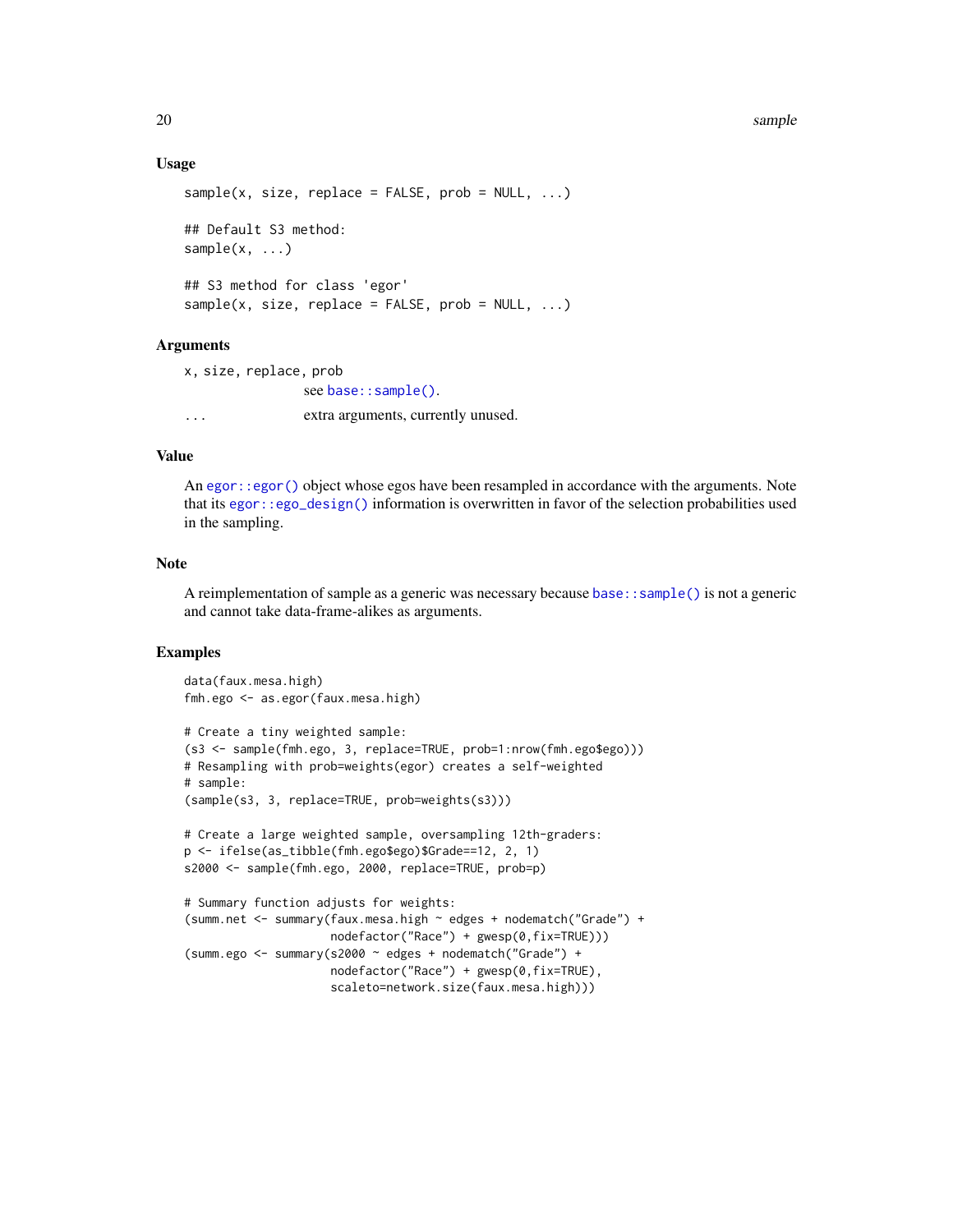#### <span id="page-20-1"></span><span id="page-20-0"></span>Description

A wrapper around [simulate.formula](#page-0-0) to simulate networks from an ERGM fit using [ergm.ego](#page-8-1).

#### Usage

```
## S3 method for class 'ergm.ego'
simulate(
 object,
 nsim = 1,
  seed = NULL,
 constraints = object$constraints,
 popsize = if (object$popsize == 1 || object$popsize == 0 || is(object$popsize,
    "AsIs")) object$ppopsize else object$popsize,
  control = control.simulate.ergm.ego(),
 output = c("network", "stats", "edgelist", "pending_update_network", "ergm_state"),
  ...,
  verbose = FALSE
)
```
#### Arguments

| object               | An ergm. ego fit.                                                                                                                                                                                   |
|----------------------|-----------------------------------------------------------------------------------------------------------------------------------------------------------------------------------------------------|
| nsim                 | Number of realizations to simulate.                                                                                                                                                                 |
| seed<br>constraints, | Random seed.                                                                                                                                                                                        |
|                      | Additional arguments passed to san and simulate. formula.                                                                                                                                           |
| popsize              | Either network size to which to scale the model for simulation or a data, frame<br>with at least those ego attributes required to estimate the model, to simulate over<br>a specific set of actors. |
| control              | A control.simulate.ergm.ego control list.                                                                                                                                                           |
| output               | one of "network", "stats", "edgelist", "pending_update_network", or,<br>for future compatibility, "ergm_state". See help for simulate.ergm() for<br>explanation.                                    |
| verbose              | Verbosity of output.                                                                                                                                                                                |

### Value

The ouput has the same format (with the same options) as [simulate.formula](#page-0-0). If output="stats" is passed, an additional attribute, "ppopsize" is set, giving the actual size of the network reconstructed, when the pop.wt control parameter is set to "round" and "popsize" is not a multiple of the egocentric sample size or the sampling weights.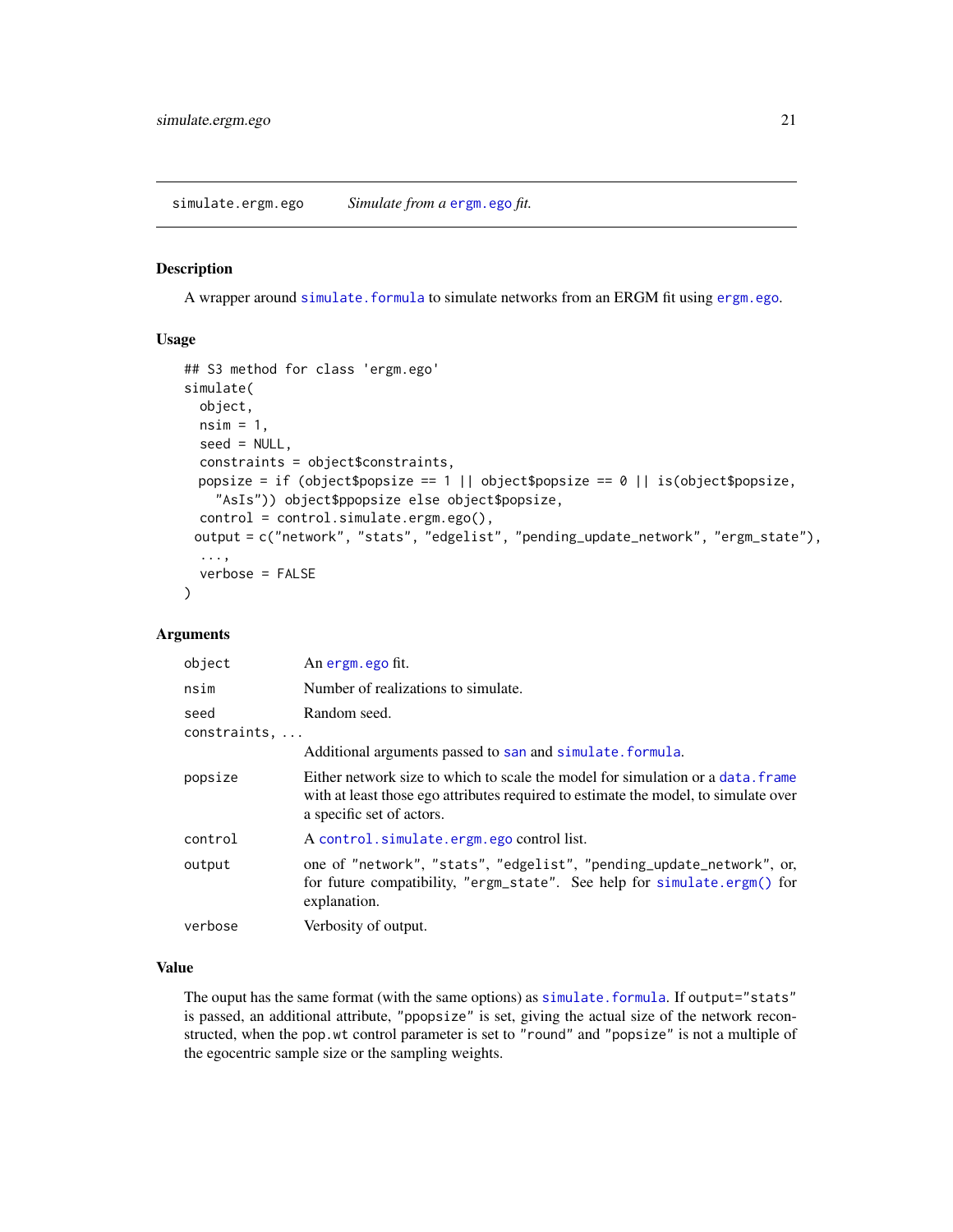#### <span id="page-21-0"></span>Author(s)

Pavel N. Krivitsky

#### References

- Pavel N. Krivitsky and Martina Morris (2017). "Inference for social network models from egocentrically sampled data, with application to understanding persistent racial disparities in HIV prevalence in the US." *Annals of Applied Statistics*, 11(1): 427–455. [doi:10.1214/16-](https://doi.org/10.1214/16-AOAS1010) [AOAS1010](https://doi.org/10.1214/16-AOAS1010)
- Pavel N. Krivitsky, Martina Morris, and Michał Bojanowski (2019). "Inference for Exponential-Family Random Graph Models from Egocentrically-Sampled Data with Alter–Alter Relations." NIASRA Working Paper 08-19. <https://www.uow.edu.au/niasra/publications/>
- Pavel N. Krivitsky, Mark S. Handcock, and Martina Morris (2011). "Adjusting for Network Size and Composition Effects in Exponential-Family Random Graph Models." *Statistical Methodology*, 8(4): 319–339. [doi:10.1016/j.stamet.2011.01.005](https://doi.org/10.1016/j.stamet.2011.01.005)

#### See Also

[simulate.formula](#page-0-0), [simulate.ergm](#page-0-0)

#### Examples

```
data(faux.mesa.high)
fmh.ego <- as.egor(faux.mesa.high)
data(fmhfit)
colMeans(egosim <- simulate(fmhfit, popsize=300,nsim=50,
                       output="stats", control=control.simulate.ergm.ego(
                       simulate=control.simulate.formula(MCMC.burnin=2e6))))
colMeans(egosim)/attr(egosim,"ppopsize")*network.size(faux.mesa.high)
summary(faux.mesa.high~edges+degree(0:3)+nodefactor("Race")+nodematch("Race")
           +nodefactor("Sex")+nodematch("Sex")+absdiff("Grade"))
```
snctrl *Statnet Control*

#### **Description**

A utility to facilitate argument completion of control lists, reexported from statnet.common.

#### Currently recognised control parameters

This list is updated as packages are loaded and unloaded.

#### See Also

[statnet.common::snctrl\(\)](#page-0-0)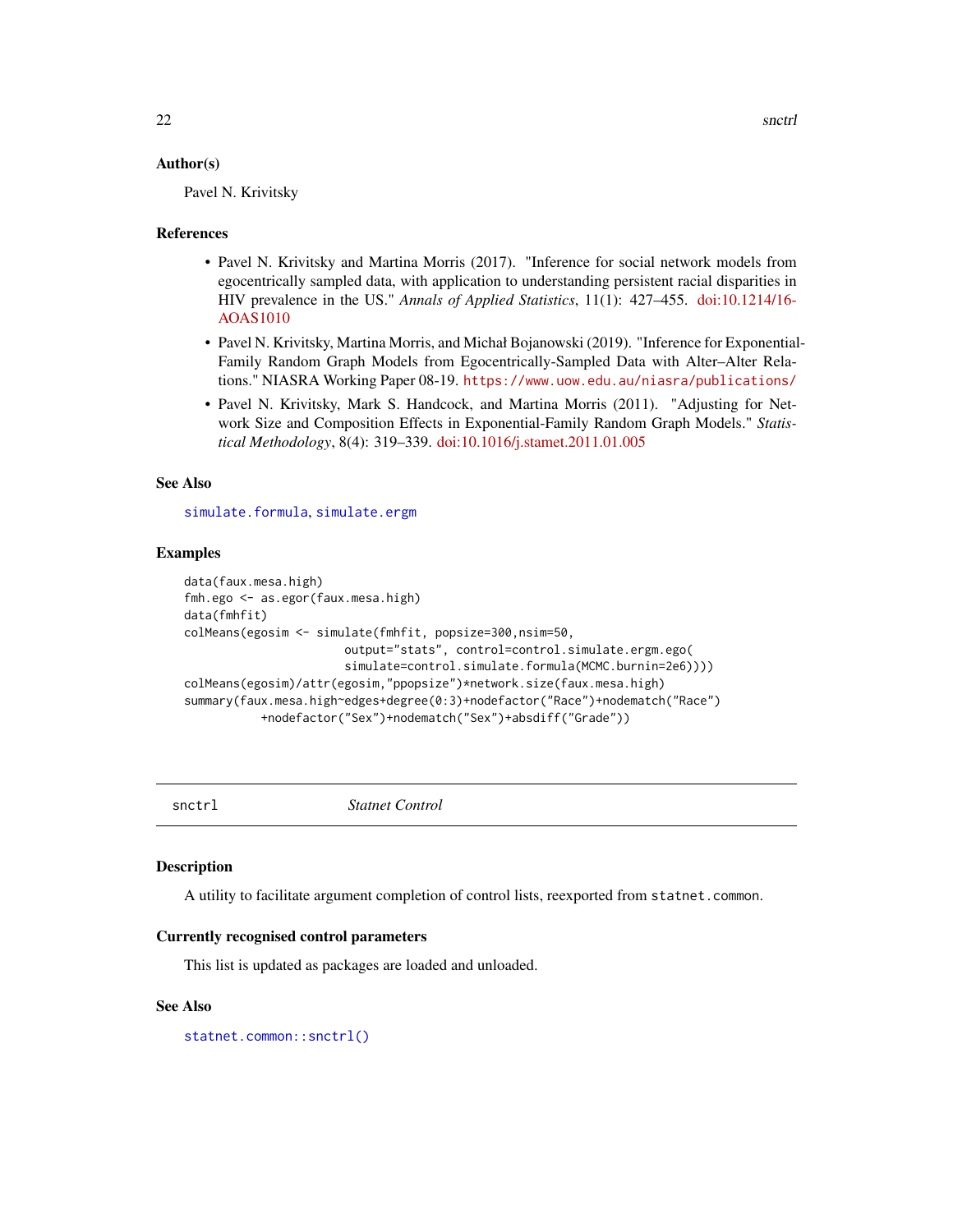<span id="page-22-0"></span>summary\_formula.egor *Calculation of ERGM-style summary statistics for* [egor](#page-0-0) *objects.*

#### <span id="page-22-1"></span>Description

Used to calculate the specified network statistics inferred from a [egor](#page-0-0) object.

#### Usage

```
## S3 method for class 'egor'
summary_formula(object, ..., basis = NULL, individual = FALSE, scaleto = NULL)
## S3 method for class 'ergm.ego_svystat'
x * y
```
# Arguments

| object     | An ergm-style formula with a egor object as the LHS.                                                                                                                |
|------------|---------------------------------------------------------------------------------------------------------------------------------------------------------------------|
|            | For a list of currently implemented egocentric terms for the RHS, see ergm. ego-terms.                                                                              |
| $\ddots$   | Not used at this time.                                                                                                                                              |
| basis      | An optional egor object relative to which the statistics should be calculated.                                                                                      |
| individual | If FALSE (the default), calculate the estimated per-capita statistics, weighted ac-<br>cording to the ego weights, then scale them up to a network of size scaleto. |
|            | If TRUE, calculate each ego's individual contribution to the specified network<br>statistics.                                                                       |
| scaleto    | Size of a hypothetical network to which to scale the statistics. Defaults to the<br>number of egos in the dataset.                                                  |
| x, y       | see *. svystat.                                                                                                                                                     |

#### Value

If individual==FALSE, an ergm.ego\_svystat object, which is a subclass of [svystat—](#page-0-0)effectively a named vector of statistics. If individual==TRUE, a matrix with a row for each ego, giving that ego's contribution to the network statistic.

# Functions

• \*.ergm.ego\_svystat: A multiplication method that takes into account which statistics are scalable.

#### Author(s)

Pavel N. Krivitsky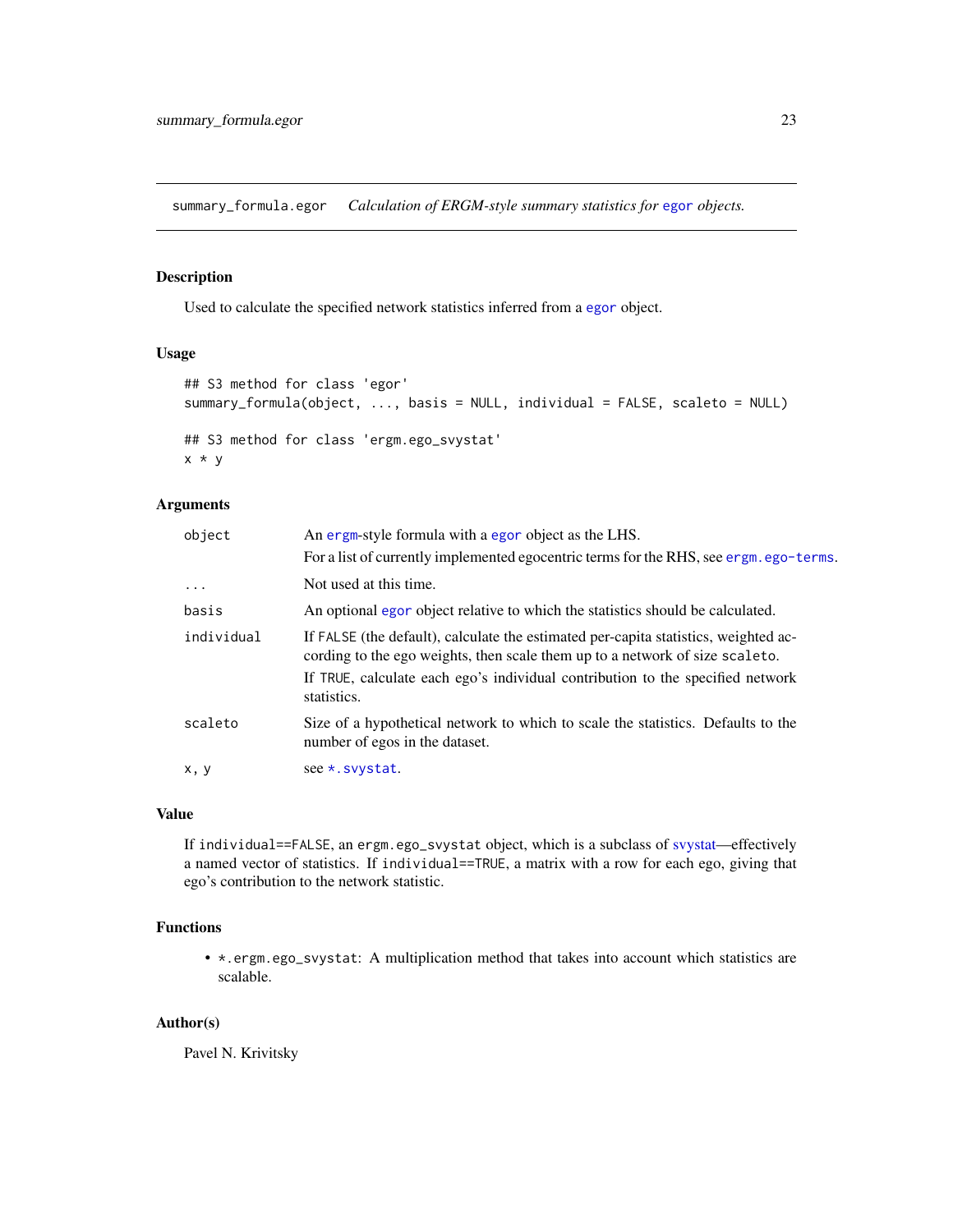#### <span id="page-23-0"></span>References

- Pavel N. Krivitsky and Martina Morris (2017). "Inference for social network models from egocentrically sampled data, with application to understanding persistent racial disparities in HIV prevalence in the US." *Annals of Applied Statistics*, 11(1): 427–455. [doi:10.1214/16-](https://doi.org/10.1214/16-AOAS1010) [AOAS1010](https://doi.org/10.1214/16-AOAS1010)
- Pavel N. Krivitsky, Mark S. Handcock, and Martina Morris (2011). "Adjusting for Network Size and Composition Effects in Exponential-Family Random Graph Models." *Statistical Methodology*, 8(4): 319–339. [doi:10.1016/j.stamet.2011.01.005](https://doi.org/10.1016/j.stamet.2011.01.005)

#### See Also

[summary\\_formula](#page-22-1), [summary\\_formula.ergm](#page-0-0)

#### Examples

```
data(faux.mesa.high)
fmh.ego <- as.egor(faux.mesa.high)
(nw.summ <- summary(faux.mesa.high~edges+degree(0:3)+nodematch("Race")+
                    nodematch("Sex")+absdiff("Grade")+nodemix("Grade")))
(ego.summ <- summary(fmh.ego~edges+degree(0:3)+nodematch("Race")+nodematch("Sex")+
                     absdiff("Grade")+nodemix("Grade"),
                     scaleto=network.size(faux.mesa.high)))
stopifnot(isTRUE(all.equal(as.vector(nw.summ),as.vector(ego.summ))))
(ego.summ2 < -summary(fmh.ego ~ edges + meandeg + degree(0:2)))vcov(ego.summ2)
ego.summ2 * 2 # edges and degrees scales, meandeg doesn't
vcov(ego.summ2 * 2)
```
<span id="page-23-1"></span>template\_network *Construct an Empty "Template" Network Consistent with an Egocentric Sample*

# Description

Taking a [egor](#page-0-0) object, constructs a [network](#page-0-0) object with no edges whose vertices have the attributes of the egos in the dataset, replicating the egos as needed, and taking into accounts their sampling weights.

#### Usage

```
template_{network(x, N, scaling = c("round", "sample"), ...})
```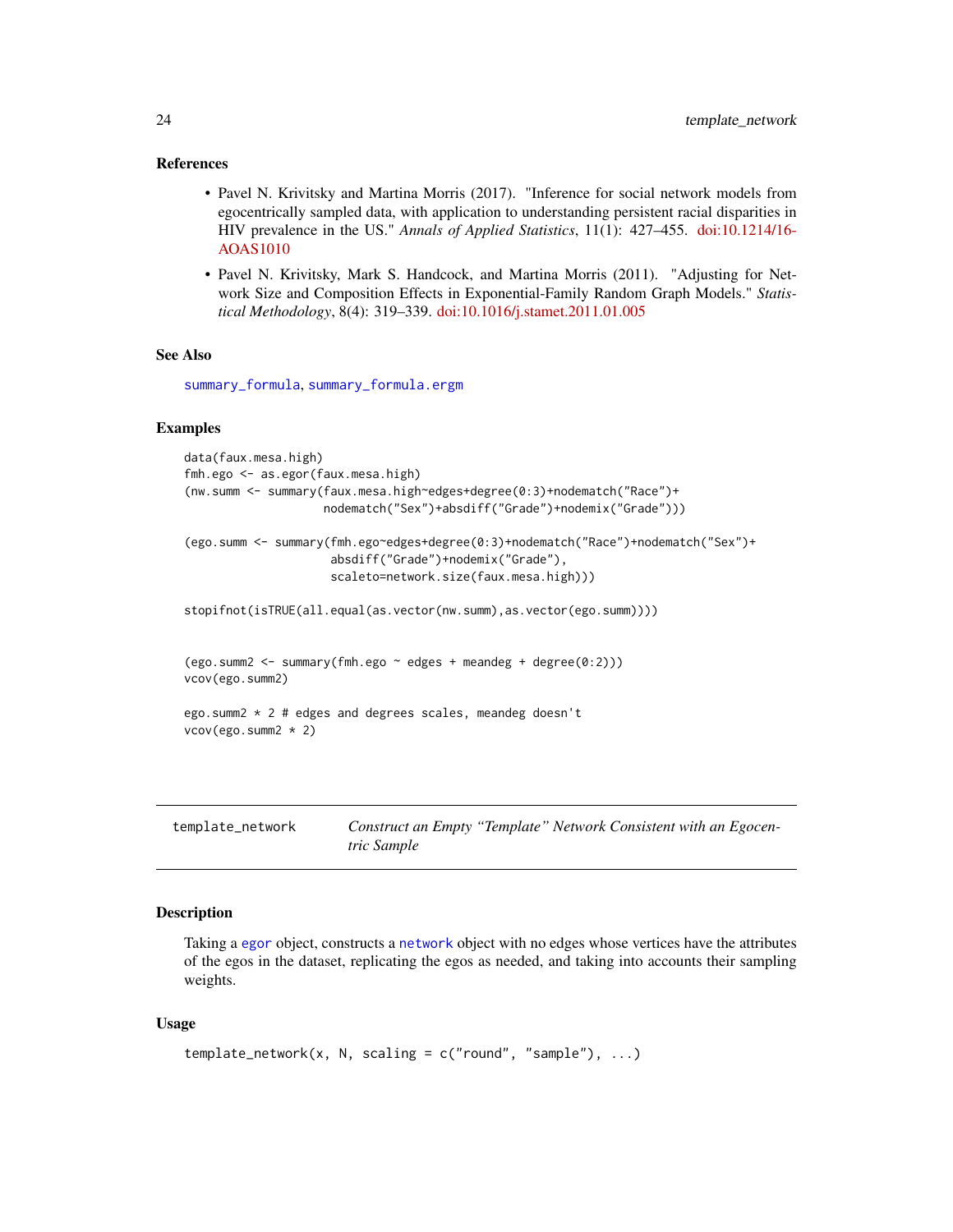#### <span id="page-24-0"></span>Arguments

| $\times$  | A egor object.                                                                                                                                                                                                                                            |
|-----------|-----------------------------------------------------------------------------------------------------------------------------------------------------------------------------------------------------------------------------------------------------------|
| N         | The target number of vertices the output network should have.                                                                                                                                                                                             |
| scaling   | If egor contains weights or N is not a multiple of number of egos in the sample,<br>it may not be possible, for a finite N to represent each ego exactly according to<br>its relative weight, and scaling controls how the fractional egos are allocated: |
|           | <b>"round"</b> (the default) Rather than treating N as a hard setting, calculate $Nw_i/w$ .<br>for each ego $i$ and round it to the nearest integer. Then, the N actually used<br>will be the sum of these rounded frequencies.                           |
|           | "sample" Resample in proportion to $w_i$ .                                                                                                                                                                                                                |
| $\ddotsc$ | Additional arguments, currently unused.                                                                                                                                                                                                                   |

# Value

A [network](#page-0-0) object.

# Author(s)

Pavel N. Krivitsky

# See Also

[as.egor.network](#page-3-1), which performs the inverse operation.

# Examples

```
data(faux.mesa.high)
summary(faux.mesa.high, print.adj = FALSE)
fmh.ego <- as.egor(faux.mesa.high)
# Same actor attributes
fmh.template <- template_network(fmh.ego, N=network.size(faux.mesa.high))
summary(fmh.template, print.adj = FALSE)
# Twice the actors, same distribution
fmh2.template <- template_network(fmh.ego, N=2*network.size(faux.mesa.high))
summary(fmh2.template, print.adj = FALSE)
```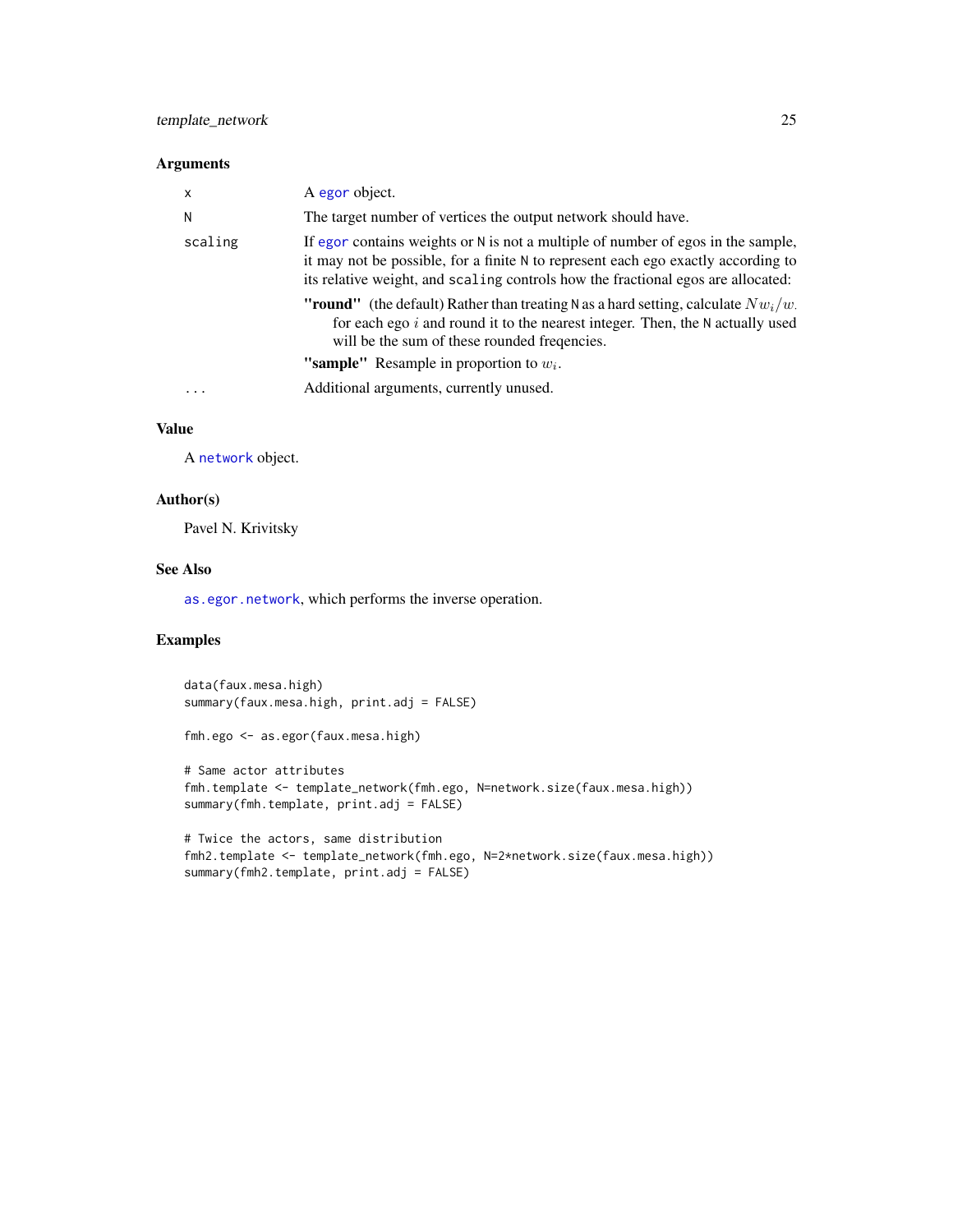# <span id="page-25-0"></span>**Index**

∗ datagen as.egor.network, [4](#page-3-0) ∗ manip as.egor.egodata, [3](#page-2-0) as.egor.network, [4](#page-3-0) template\_network, [24](#page-23-0) ∗ methods as.egor.egodata, [3](#page-2-0) ∗ models control.ergm.ego, [5](#page-4-0) control.simulate.ergm.ego, [7](#page-6-0) ergm.ego, [9](#page-8-0) ergm.ego-terms, [11](#page-10-0) gof.ergm.ego, [13](#page-12-0) simulate.ergm.ego, [21](#page-20-0) \*.ergm.ego\_svystat *(*summary\_formula.egor*)*, [23](#page-22-0) \*.svystat, [2,](#page-1-0) *[23](#page-22-0)* as.egor.egodata, [3](#page-2-0) as.egor.network, [4,](#page-3-0) *[25](#page-24-0)* as\_egor.egodata *(*as.egor.egodata*)*, [3](#page-2-0) base::sample(), *[19,](#page-18-0) [20](#page-19-0)* check.ErgmTerm(), *[16](#page-15-0)* COLLAPSE\_SMALLEST *(*nodal\_attributes-API*)*, [16](#page-15-0) control.ergm, *[6,](#page-5-0) [7](#page-6-0)* control.ergm.ego, [5,](#page-4-0) *[10](#page-9-0)* control.ergm.ego(), *[10](#page-9-0)* control.gof.ergm, *[14](#page-13-0)* control.gof.formula, *[14](#page-13-0)* control.simulate, *[7](#page-6-0)* control.simulate.ergm.ego, [7,](#page-6-0) *[21](#page-20-0)* data.frame, *[21](#page-20-0)* degreedist, *[9](#page-8-0)*

degreedist *(*degreedist.egor*)*, [8](#page-7-0) degreedist(), *[8](#page-7-0)*

degreedist.egor, [8](#page-7-0)

egodata, *[3](#page-2-0)*, *[8](#page-7-0)*, *[18](#page-17-0)* egodata *(*as.egor.egodata*)*, [3](#page-2-0) egor, *[3,](#page-2-0) [4](#page-3-0)*, *[8](#page-7-0)[–11](#page-10-0)*, *[15](#page-14-0)*, *[18](#page-17-0)*, *[23](#page-22-0)[–25](#page-24-0)* egor::ego\_design(), *[20](#page-19-0)* egor::egor(), *[19,](#page-18-0) [20](#page-19-0)* EgoStat *(*ergm.ego-terms*)*, [11](#page-10-0) ergm, *[6](#page-5-0)*, *[9](#page-8-0)[–11](#page-10-0)*, *[23](#page-22-0)* ergm-terms *(*ergm.ego-terms*)*, [11](#page-10-0) ergm.ego, *[5](#page-4-0)*, [9,](#page-8-0) *[13,](#page-12-0) [14](#page-13-0)*, *[21](#page-20-0)* ergm.ego(), *[19](#page-18-0)* ergm.ego-terms, [11](#page-10-0) ergm.ego.terms *(*ergm.ego-terms*)*, [11](#page-10-0) ergm.ego\_attr\_levels *(*nodal\_attributes-API*)*, [16](#page-15-0) ergm.ego\_get\_vattr *(*nodal\_attributes-API*)*, [16](#page-15-0) ergm.terms *(*ergm.ego-terms*)*, [11](#page-10-0) ergm::COLLAPSE\_SMALLEST(), *[18](#page-17-0)* ergm::nodal\_attributes-API, *[16](#page-15-0)* ergm::plot.gof(), *[14](#page-13-0)* ergm::predict.ergm(), *[19](#page-18-0)*

```
fmhfit, 13
formula, 9, 10
```
gof, *[13,](#page-12-0) [14](#page-13-0)* gof.ergm, *[14](#page-13-0)* gof.ergm.ego, *[13](#page-12-0)*, [13,](#page-12-0) *[14](#page-13-0)* gof.ergm.ego(), *[14](#page-13-0)*

# I(N), *[10](#page-9-0)*

```
mixingmatrix, 15
mixingmatrix (mixingmatrix.egor), 15
mixingmatrix.egor, 15
```
network, *[4,](#page-3-0) [5](#page-4-0)*, *[18](#page-17-0)*, *[24,](#page-23-0) [25](#page-24-0)* nodal\_attributes-API, [16](#page-15-0)